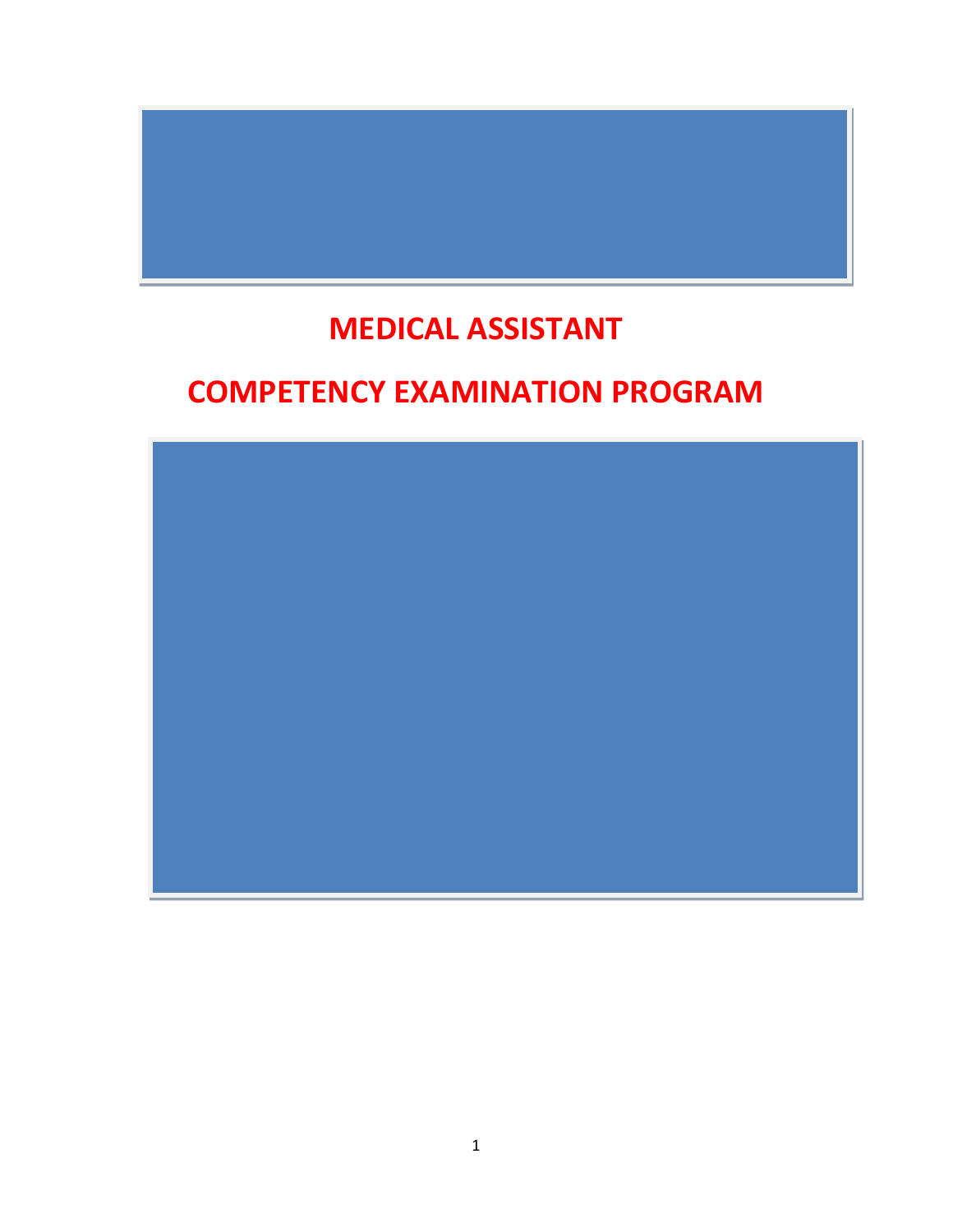# **MEDICAL ASSISTANT (MA) RECERTIFICATION**

### **TABLE OF CONTENTS**

#### **MEDICAL OFFICE MANAGEMENT**

| $\bullet$                 |                                                       |  |
|---------------------------|-------------------------------------------------------|--|
| $\bullet$                 |                                                       |  |
| $\bullet$                 |                                                       |  |
|                           |                                                       |  |
|                           |                                                       |  |
|                           |                                                       |  |
| <b>MEDICAL PROCEDURES</b> |                                                       |  |
| $\bullet$                 | INFECTION CONTROL, EXPOSURE CONTROL AND SAFETY  20-23 |  |

• **[DIAGNOSTIC TEST, LAB PROCEDURES](#page-27-0) AND ELECTROCARDIOGRAPHY ...... 27-30**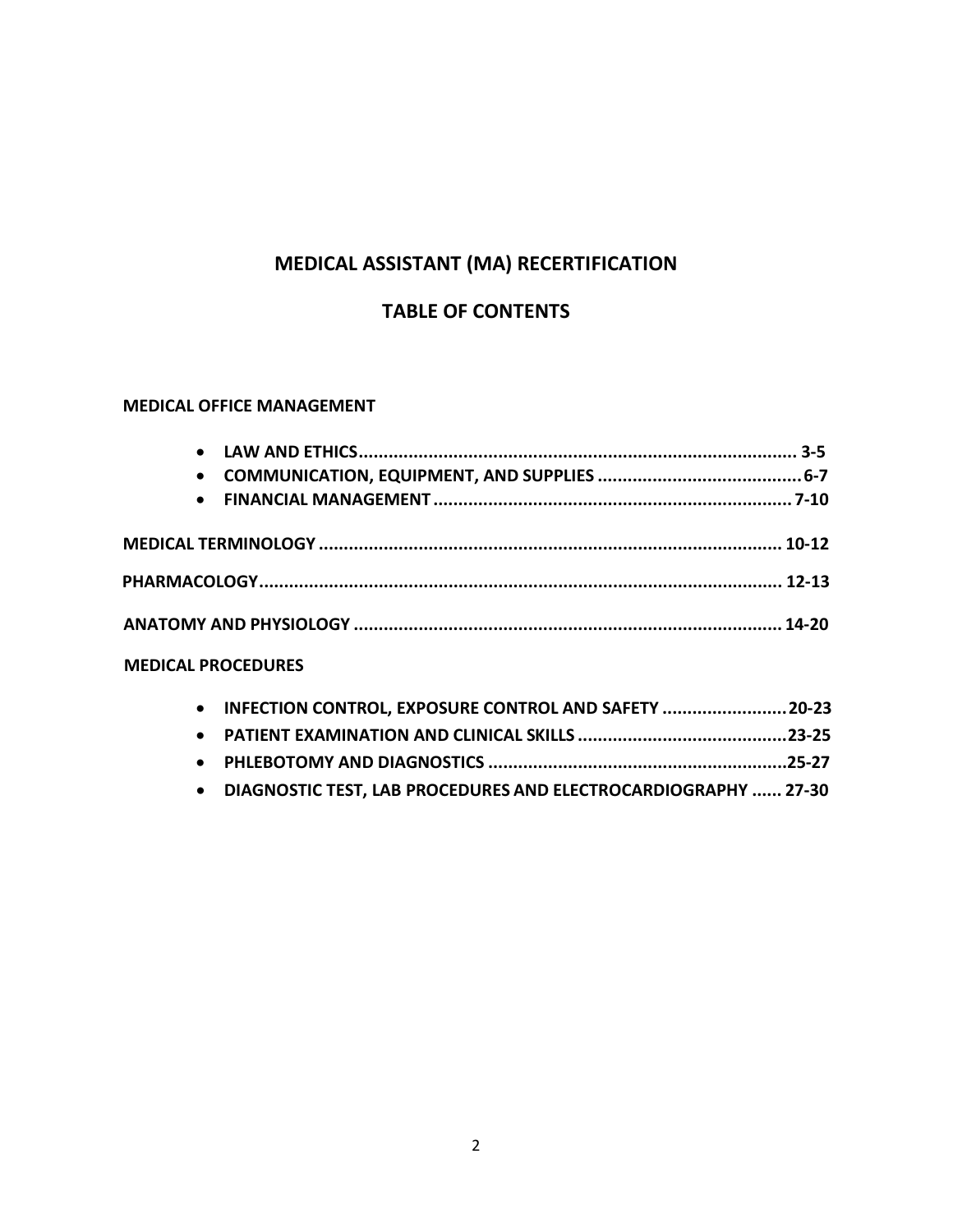# <span id="page-2-0"></span>**Medical Office Management**

### • **Law and Ethics**

- 1. Right and wrong conduct is known as **ethics**.
- 2. The most common type of medical tort liability is **negligence**.
- 3. A person being sued is called the **defendant**.
- 4. The withdrawal of a physician from the care of a patient without reasonable notice of such discharge from the case by the patient is **abandonment**.
- 5. An unlawful threat or attempt to do bodily injury to another is **assault**.
- 6. The health worker is protected by law if it can be determined that he or sheacted reasonable as compared with fellow workers. This is called **reasonable care**.
- 7. Negligence by a professional person is called **malpractice**.
- 8. An act that violates criminal law is called a **crime**.
- 9. The breaking of a law, promise, or duty is called a **breach**.
- 10. The ability to see things from another person's point of view is **empathy**.
- 11. The time established for filing law suits is the **statute of limitations**.
- 12. A write that commands a witness to appear at a trial or other proceeding and to give testimony is a **subpoena**.
- 13. A wrong committed against another person or the person's property is a **tort**.
- 14. Holding or detaining a person against his will is **false imprisonment**.
- 15. A violation of a person's right not to have his or her name, photograph or private affairs exposed of made public without giving consent is an **invasion of privacy**.
- 16. A major crime for which greater punishment is imposed other than a misdemeanor is a **felony**.
- 17. One who institutes a lawsuit is a **plaintiff**.
- 18. A legal statement of how an individual's property is to be distributed after death is a **will**.
- 19. Information given by a patient to medical personnel which cannot bedisclosed without consent of the person who gave it is **privileged communication**.
- 20. A rule of conduct made by a government body is a **law**.
- 21. Failure to do something that reasonable person would do under ordinary circumstances that ends up causing harm to another person or a person's property is **negligence**.
- 22. Permission granted by a person voluntarily and in his right mind is **consent**.
- 23. Injuring the name and reputation of another person by making false statements to a third person is **defamation**.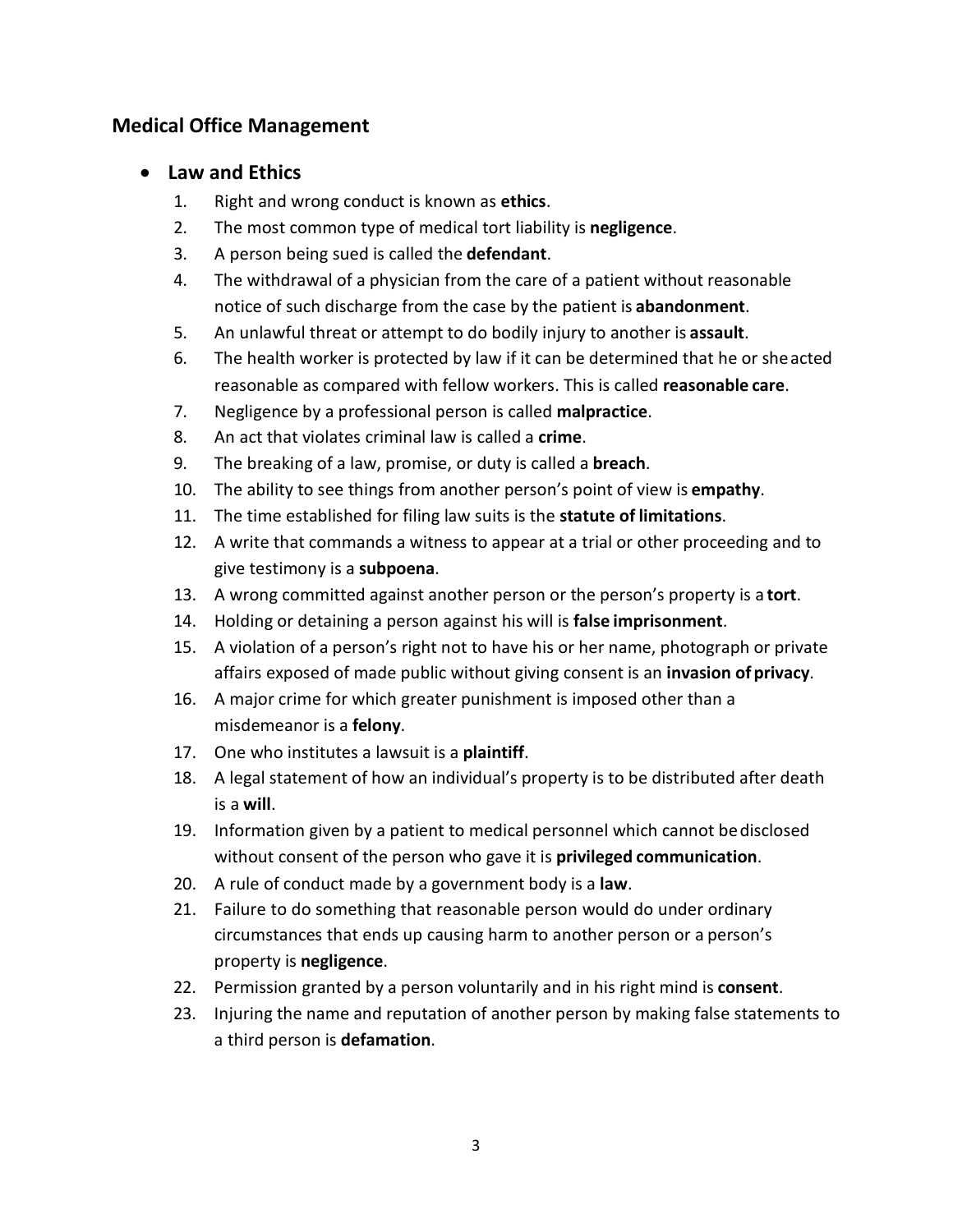- 24. An agreement between two or more parties for the doing or not doing ofsome definite thing is a **contract**.
- 25. Lack of physical or mental fitness is known as **incompetence**.
- 26. The final decision of a court in an action or suit is a **judgment**.
- 27. Responsibility of an employer for the acts of an employee is**respondent superior**.
- 28. A Latin term signifying that a person is not of sound mind is **non compos mentis**.
- 29. A person who is no longer under the care, custody, or supervision of a parent is called an **emancipated minor**.
- 30. An impartial panel established to listen and to investigate patient's complaints about medical care or excessive fees is called a **medical grievance** committee.
- 31. Latin for "things done; deeds"; the facts and circumstances attendant to the actin question would be called **res gestae**.
- 32. Testimony of a witness under oath and written down before trial for possibleuse when the case comes to trial is **deposition**.
- 33. A statute that enforces private rights and liabilities, as differentiatedfrom criminal law is called a **civil law**.
- **34.** Violation or omission of a legal or moral duty is called **breach of duty.**
- 35. A deliberate physical attack upon a person is called **battery**.
- 36. Latin for "he who acts through another acts for himself" is called **qui facit per alium facit per se**.
- 37. The branch of study of moral issues, questions and problems arising inthe practice of medicine and biomedical research is called **bioethics**.
- 38. A statement given concerning some scientific, technical or professional matter by an expert, such as a physician is called **expert testimony**.
- 39. A *patient's* failure to act prudently and reasonably or doing that which a reasonable person would not do under similar circumstances is called **contributory negligence**.
- 40. Consent to treatment based on a full understanding of all possible risksof unpreventable results of that treatment is called **assumption ofrisk**.
- 41. Conduct, courtesy and manners that are customarily used in a medical office by medical professionals are known as **medical etiquette**.
- 42. An intentional perversion of truth for the purpose of inducing another in reliance upon it to part with some valuable thing belonging to him or to surrender a legal right is called **fraud**.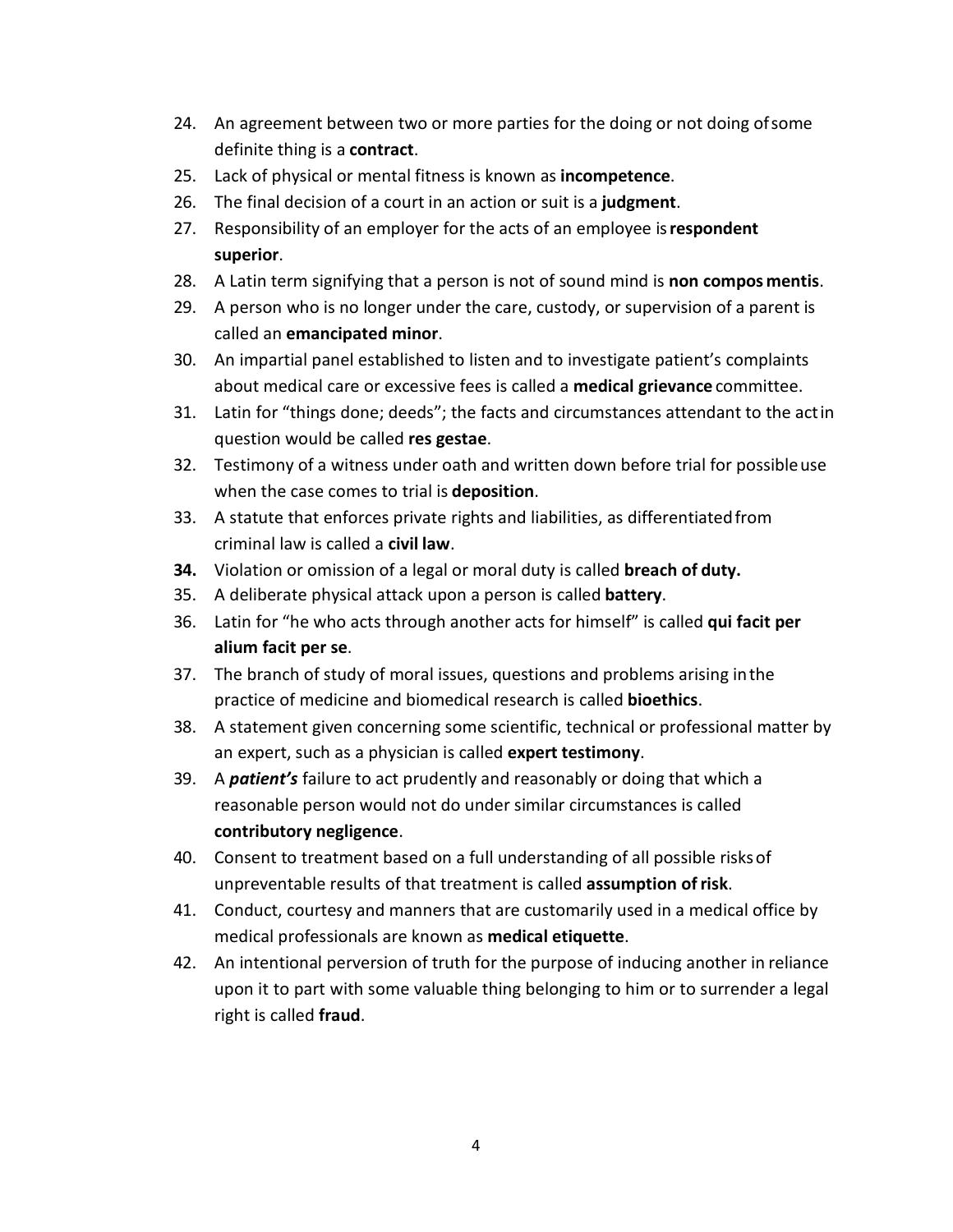- 43. To interrupt or discontinue a suit temporarily with the intention or resumptionat a later date, or to ask for a continuance is called a **suspension**.
- 44. Latin for "things decided" that is a matter already decided by a judicial authority is called **res judicata**.
- 45. That which in natural and continuous sequence, unbroken by any new independent cause, produces an event, and without which the injury would not have occurred is called **proximate cause**.
- 46. The presumption or inference of negligence when an accident is otherwise unable to be explained in terms of ordinary and known experience is called **res ipsa loquitor**.
- 47. Failure to achieve an agreed upon result, even when the highest degree ofskill has been used, is called **breach of contract**.
- 48. A physician must have a **narcotic license** to dispense, prescribe or administer controlled substances.
- 49. Unauthorized disclosure of information regarding any patient to a third partymay result in **invasion of privacy**.
- 50. Medical research is often published in medical journals that are evaluated by members of the medical community through a process known as **peerreview**.
- 51. Under the Peer Review Improvement Act of 1982, Peer Review Organizationsare responsible for the review of the appropriateness and necessity of putting a patient into the hospital by a process known as **admissions**review.
- 52. A fraudulent signature is called **forgery**.
- 53. **Ethics** are defined as what are right and wrong.
- 54. **The use of fetal tissue transplantation for research** might involve a decision based upon bioethics.
- **55.** A physician must have the patient's permission in writing to reveal any confidential information except in the instance of **gunshot wound(s).**
- 56. It is **unethical** to deny treatment to HIV infected patients.
- 57. **HIPAA** is a federal regulation that requires health care professionals to protectthe privacy and confidentiality of patients' health information.
- 58. In the health care field the acronym HIPAA stands for **Health Insurance Portability and Accountability Act**.
- 59. The statement *"A physician shall respect the law"* is a part of the **AMA Codeof Ethics**.
- 60. **Breach of confidentiality** generally results from an act of carelessness, without an intent to harm.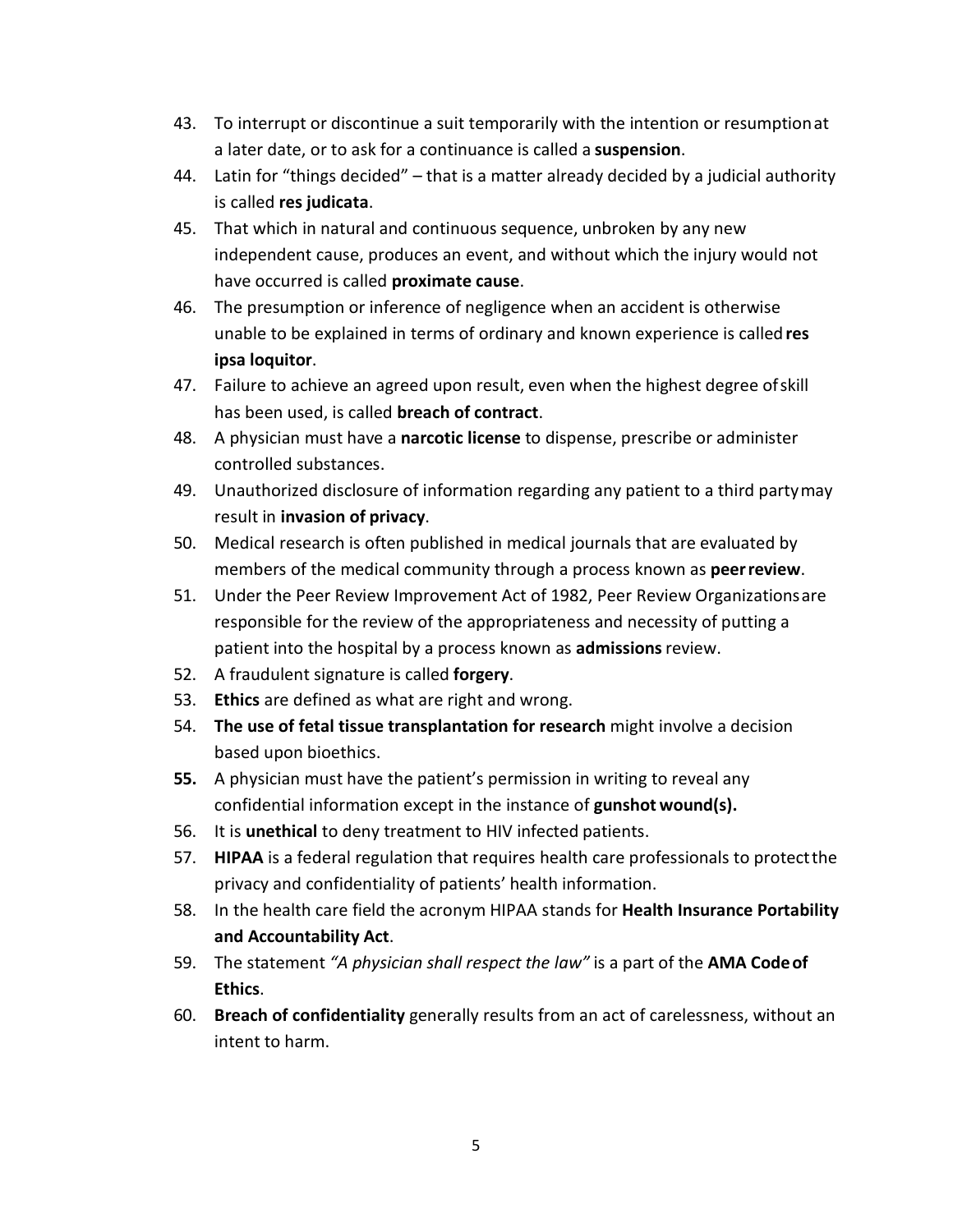# <span id="page-5-0"></span>• **Communication, Equipment and Supplies**

- 1. A system whereby large quantities of data can be accessed, searched, sortedand arranged rapidly by computer is called a database **management**system.
- 2. A computer monitor, hard drive and printer are known as **hardware**.
- 3. The term for the technology that tells a computer what to do is known asthe **software**.
- 4. The computer key DEL means **delete**.
- 5. The computer's directional arrow keys **move the cursor, right, left, up, or down**.
- 6. Referring to computers, the term "user friendly" refers to **how easy the systemis to operate**.
- 7. The process of changing words into numbers so that computers can be usedin processing insurance claims is called **coding**.
- 8. A business letter written in full block style will have all lines **at the left hand margin**.
- 9. Making a duplicate file to protect computer information from being lost is called making a **backup**.
- 10. When writing a business letter, the salutation of a letter should be followed by a **colon**.
- 11. A newsletter that weighs less than one pound would be considered **third**class mail.
- 12. **A fax machine** is designed to receive and send printed documents via the telephone.
- **13.** Business or handwritten mail that weighs less than 11 ounces is known as**first** class mail.
- 14. Parcel post or **fourth** class mail is used for bound printed matter, film,and sound recordings.
- 15. Before placing a telephone caller on hold, it is appropriate to:
	- **a. ask if you may put the caller on hold**
	- **b. wait for the caller to confirm they can wait**
	- **c. obtain a return phone number.**
- 16. An incoming call should be answered by the **third** ring.
- 17. When taking a routine phone message obtain:
	- **a. caller's name**
	- **b. caller's return phone number**
	- **c. current day's date**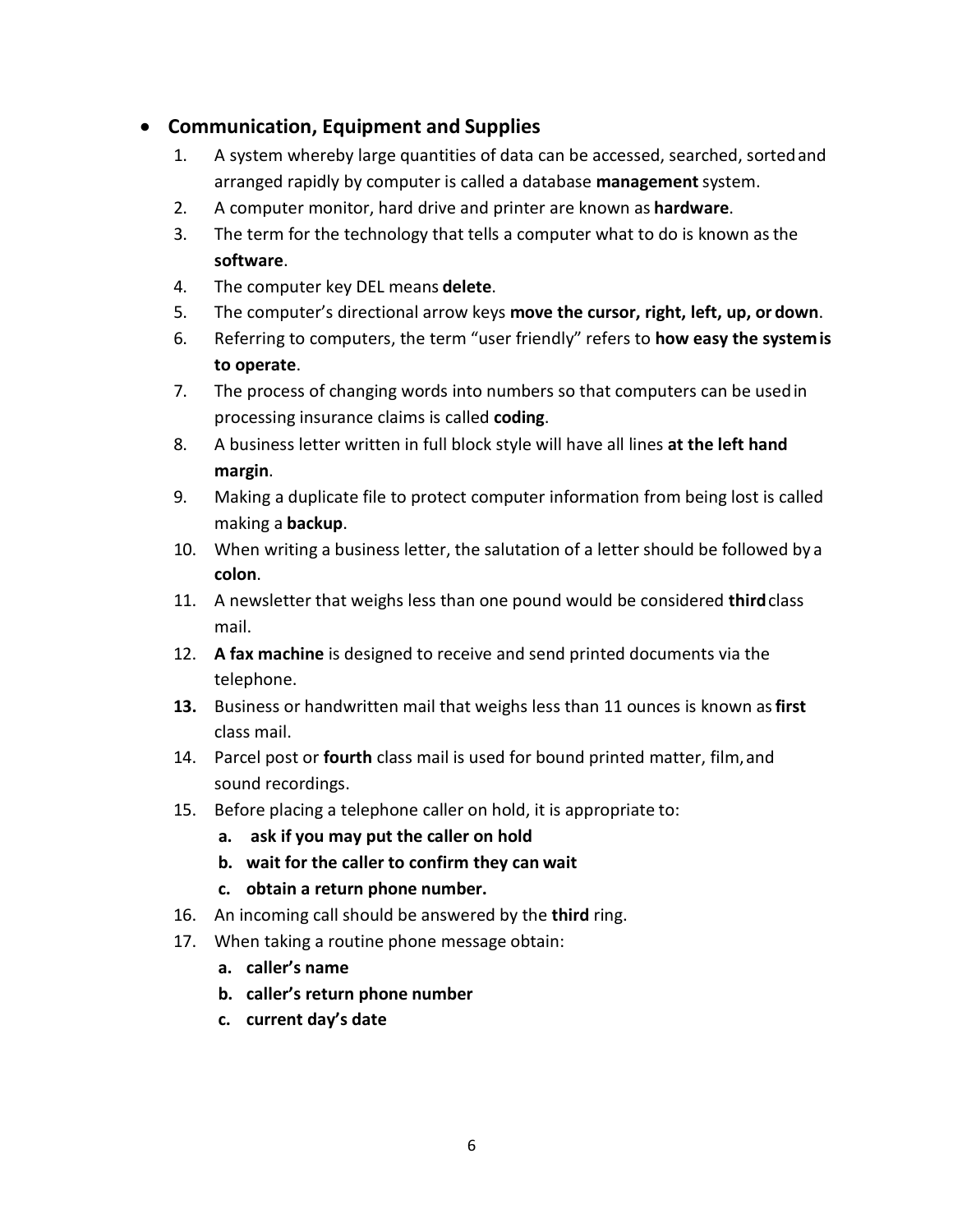- **18.** Prior to answering an incoming call, the medical assistant should **smile.**
- 19. When handling incoming mail, the medical assistant should **attach the envelope to the correspondence**.
- 20. A letter should be folded in **thirds face-up** using a #10 envelope.
- 21. **Grammar** is the study of words and their relationship to other words in a sentence.
- 22. When handling a patient complaint, **take all complaints seriously andtake thorough notes**.
- 23. When working with patients from a culture different from your own,**show respect for their culture**.
- 24. Body language, body posture, space and distance are all examples of**non-verbal communication**.
- 25. When caring for patients with physical disabilities:
	- **a. do not rush them**
	- **b. ask if they need assistance before giving assistance**
	- **c. provide ample room for patients with assistive devices**

### <span id="page-6-0"></span>• **Financial Management**

- 1. A bed patient in a hospital is called **inpatient**.
- 2. A person who represents either party of an insurance claim is the **adjuster**.
- 3. A request for payment under an insurance contractor bond is called a **claim**.
- 4. Payment made periodically to keep an insurance policy in force is called **premium**.
- 5. A person or institution that gives medical care is a **provider**.
- **6.** Benefits that are made in the form of cash payments are known as**indemnities.**
- 7. An amount the insured must pay before policy benefits begins is called **deductible**.
- **8.** An organization that offers health insurance at a fixed monthly premium with little or no deductible and works through a primary care provider is called**health maintenance organization.**
- 9. Health insurance that provides protection against the high cost of treatingsevere or lengthy illnesses or disabilities is called **catastrophic**.
- 10. A patient receiving ambulatory care at a hospital or other health facilitywithout being admitted as a bed patient is called an **outpatient**.
- 11. An injury that prevents a worker from performing one or more of the regular functions of his or her job would be known as a **partial disability**.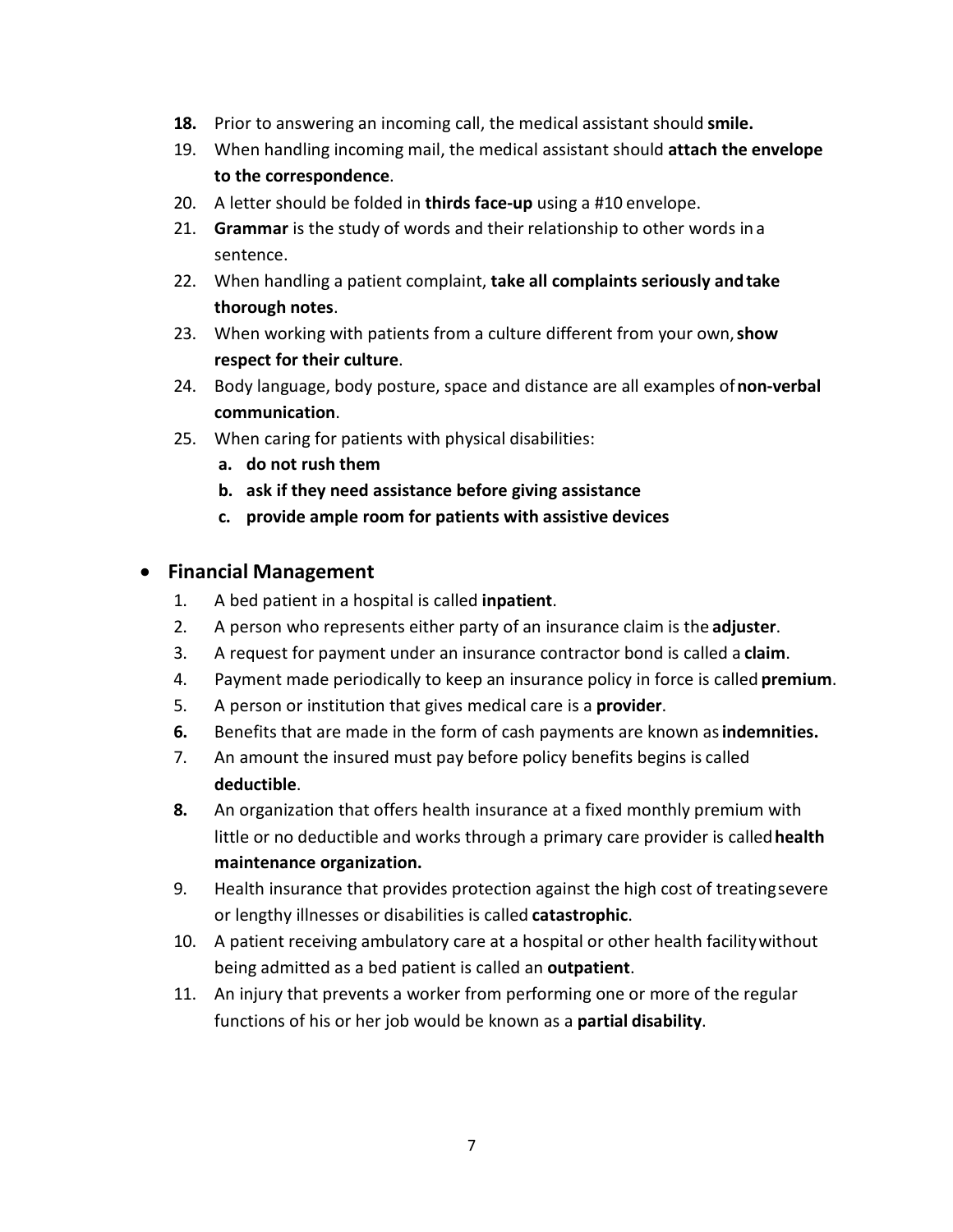- 12. A previous injury, disease or physical condition that existed before the health insurance policy was issued is called **preexisting condition**.
- 13. One who belongs to a group insurance plan is called **subscriber**.
- 14. A sum of money provided in an insurance policy, payable for covered servicesis called **benefits**.
- 15. To prevent the insured from receiving a duplicate payment for losses undermore than one insurance policy is called **coordination of benefits**.
- 16. When a patient has health insurance, the percentage if covered services that is the responsibility of the patient to pay is known as **coinsurance**.
- 17. Insurance that is meant to offset medical expenses resulting from a catastrophic illness is called **major medical**.
- 18. An unexpected event which may cause injury is called **accident**.
- 19. A doctor who agrees to accept an insurance companies pre-established fee as the maximum amount to be collected is called **participating physician**.
- 20. Insurance plans that pay a physician's full charge if it does not exceed his normal charge or does not exceed the amount normally charged for the service is called **usual, customary and reasonable**.
- 21. A notice of insurance claim or proof of loss must be filed within a designated**time limit** or it can be denied.
- 22. A health program for people age 65 and older under social security is called **Medicare**.
- 23. A civilian health and medical program of the uniform services is called **Tri-Care**.
- **24.** A form of insurance paid by the employer providing cash benefits toworkers injured or disabled in the course of employment is called **Worker's Compensation.**
- 25. A recap sheet that accompanies Medicare or Medicaid check, showing the breakdown and explanation of payment on a claim is called **explanation of benefits**.
- 26. A type of insurance whereby the insured pays a specific amount per unit of service and the insurance pays the rest of the cost is called **co-payment**.
- 27. In insurance, greater coverage of diseases or an accident, and greater indemnity payment in comparison with a limited clause is called **comprehensive**.
- 28. A rider added to a policy to provide additional benefits for certain conditions is called **dread disease rider**.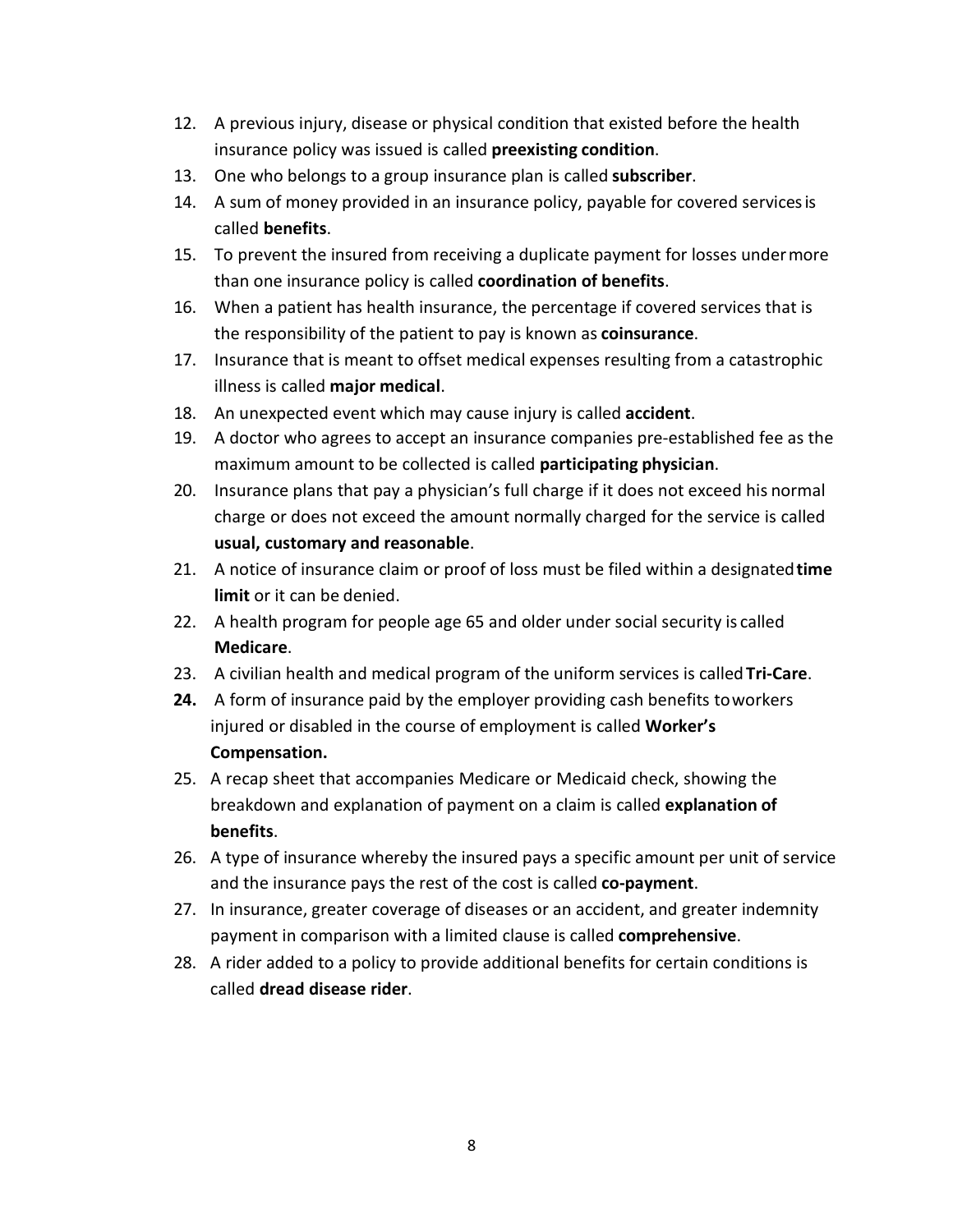- 29. An interval after a payment is due to the insurance company in which the policy holder may make payments, and still the policy remains in effect is called **grace period**.
- 30. An agreement by which a patient assigns to another party the right toreceive payment from a third party for the service the patient has received is called **assignment of benefits**.
- 31. A skilled nursing facility for patients receiving specialized care after dischargefrom a hospital is called **extended care facility**.
- 32. Payment for hospital charges incurred by an insured person because of injury or illness is called **hospital benefits**.
- 33. An agent of an insurance company who solicits or initiates contracts for insurance coverage and services, and is the policyholder for the insurer is called **insurance agent**.
- 34. A method of charging whereby a physician presents a bill for each service rendered is called **fee-for-service**.
- 35. The Tri-Care fiscal year is from **October 1 to September 30**.
- 36. The number on the Employees Withholding Exemption Certificate is **W-4**.
- 37. FICA provides benefits for **social security**.
- 38. As part of the office bookkeeping procedures, the physician's bank accountshould be reconciled with the **checkbook**.
- 39. A record of debits, credits, and balances is referred to as a patient's**ledger**.
- 40. A signature on the reverse side of a check is called **endorsement**.
- 41. A form to itemize deposits made to savings or checking accounts is called **deposit slip**.
- 42. To correct a handwritten error in a patient's chart it is only acceptable to **drawa line through the error, insert the correct information, date and initial it**.
- 43. Low income patients can be covered by **Medicaid**.
- 44. The reference procedural code book that uses a numbering system developedby the AMA is called a **current procedural terminology**.
- 45. **Pre-certification** is a method used for determining whether a particular service or procedure is covered under a patient's policy.
- 46. The International Classification of Disease, 9<sup>th</sup> Revision, Clinical Modification (ICD-9-CM) is used to code **diagnoses**.
- 47. In insurance coding using an "E" designates **classification ofenvironmental events, such as poisoning**.
- 48. E/M codes are located in the **CPT** manual.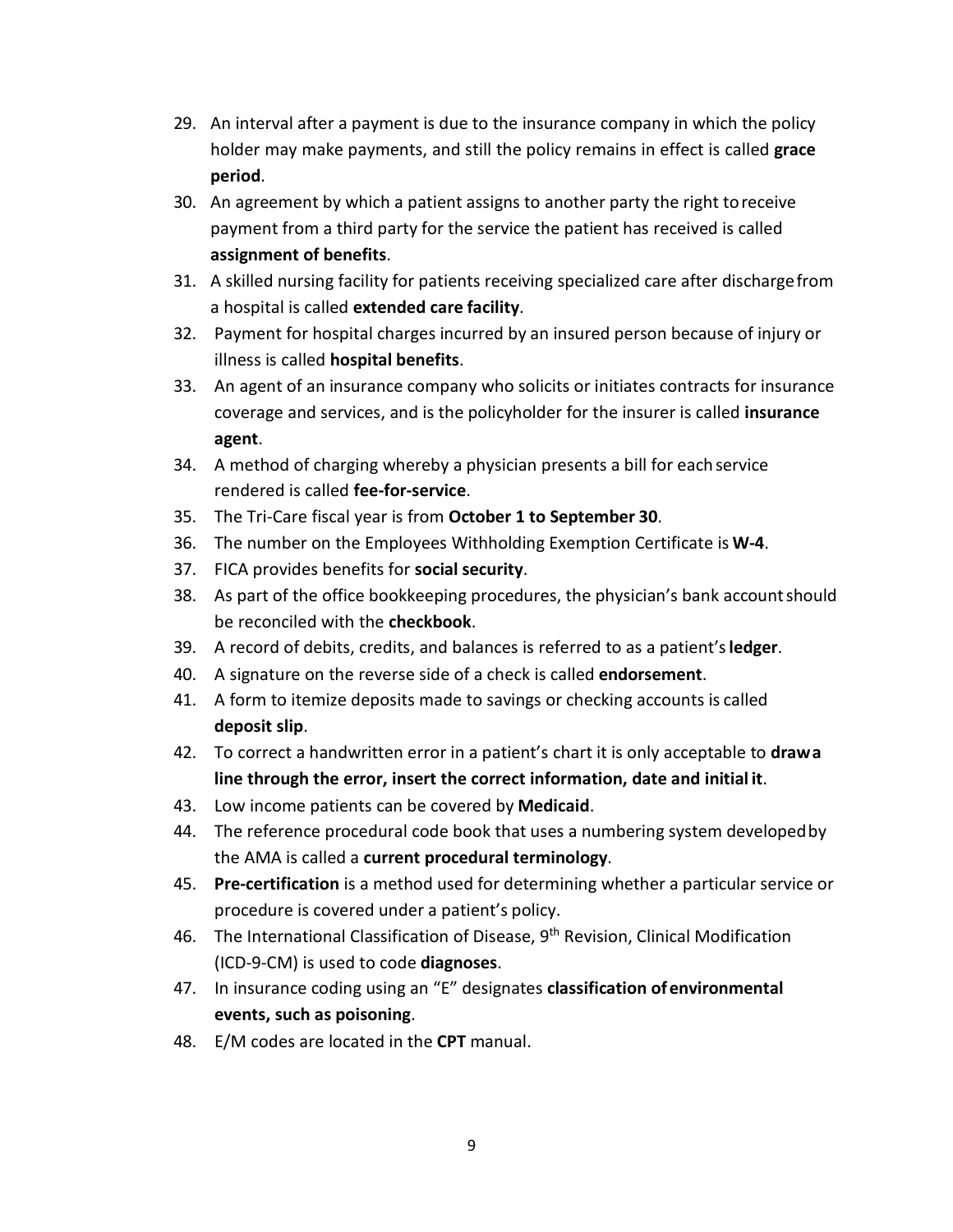- 49. **CPT** codes can modifiers be added to, to indicate that a procedure or service has been altered.
- 50. The **CMS-1500** form is used by non-institutional providers and suppliers to bill Medicare, Part B covered services.

# <span id="page-9-0"></span>• **Medical Terminology**

1. The suffix-*emia* means blood.

| 2. | The medical term for:                                      |  |
|----|------------------------------------------------------------|--|
|    |                                                            |  |
|    |                                                            |  |
|    |                                                            |  |
|    |                                                            |  |
|    |                                                            |  |
|    |                                                            |  |
|    |                                                            |  |
|    |                                                            |  |
|    |                                                            |  |
|    |                                                            |  |
|    | turning the palm forward, as applied to the handsupination |  |
|    |                                                            |  |
|    |                                                            |  |
|    |                                                            |  |
|    |                                                            |  |
|    |                                                            |  |
|    |                                                            |  |
|    |                                                            |  |
|    | moving a body part toward the midline of the bodyadduction |  |
|    |                                                            |  |
|    |                                                            |  |
|    |                                                            |  |
|    |                                                            |  |
|    |                                                            |  |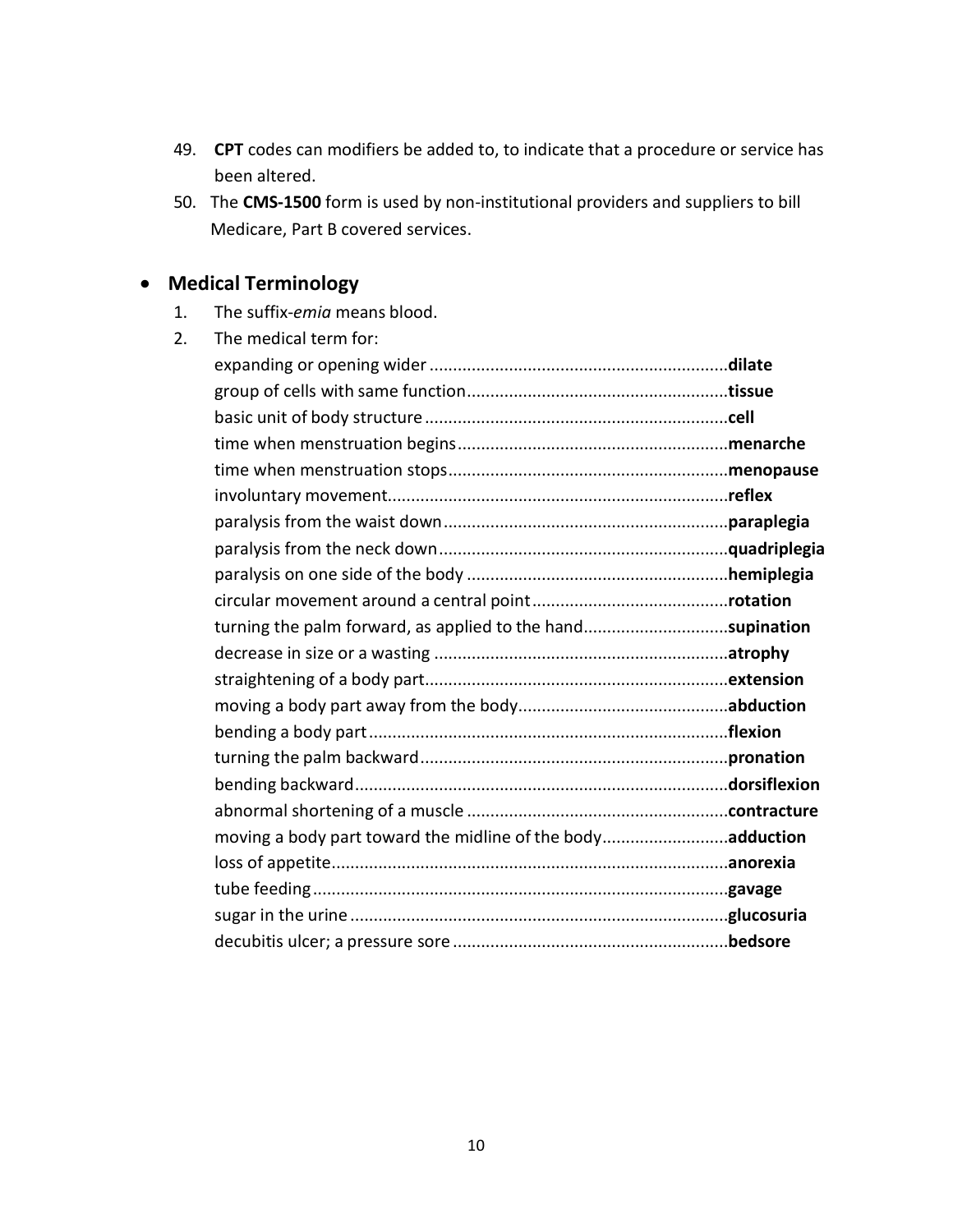| 3. | The abbreviation for:                  |  |
|----|----------------------------------------|--|
|    |                                        |  |
|    |                                        |  |
|    |                                        |  |
|    |                                        |  |
|    |                                        |  |
|    |                                        |  |
|    |                                        |  |
|    |                                        |  |
|    |                                        |  |
|    |                                        |  |
|    |                                        |  |
|    |                                        |  |
|    |                                        |  |
|    |                                        |  |
|    |                                        |  |
|    |                                        |  |
|    |                                        |  |
|    |                                        |  |
|    |                                        |  |
|    |                                        |  |
| 4. | of the word element:<br>The<br>meaning |  |
|    |                                        |  |
|    |                                        |  |
|    |                                        |  |
|    |                                        |  |
|    |                                        |  |
|    |                                        |  |
|    |                                        |  |
|    |                                        |  |
|    |                                        |  |
|    |                                        |  |
|    |                                        |  |
|    |                                        |  |
|    |                                        |  |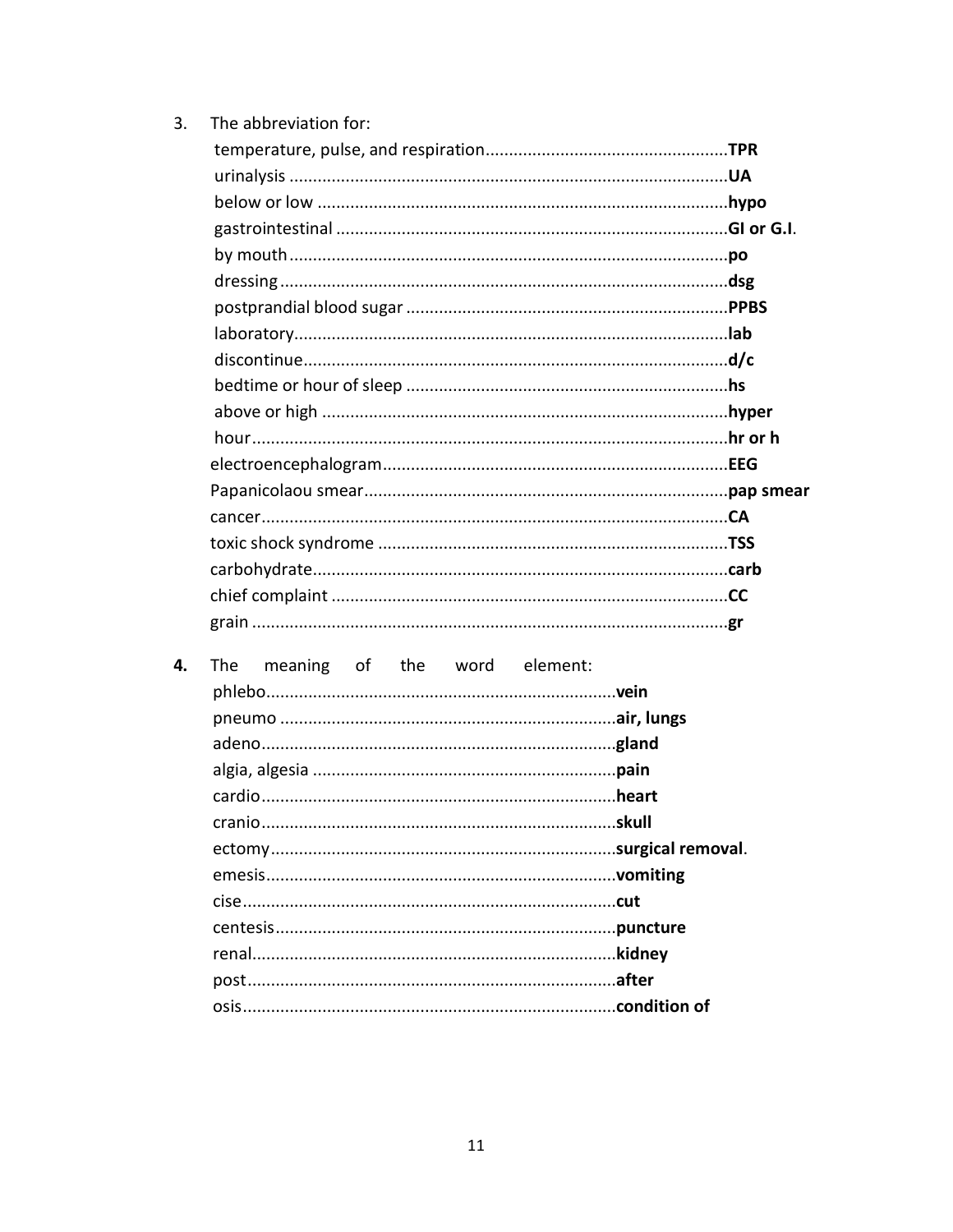rhino .............................................................................**nose** stomato ........................................................................**mouth or the ostium uteri** super.............................................................................**above**

- 5. Erythema refers to **red skin**.
- 6. The opposite of deep is **superficial**.
- 7. High blood pressure is referred to as **hypertension**.
- 8. Neoplasm refers to **new growth**.

### <span id="page-11-0"></span>• **Pharmacology**

- 1. A physician must have a **narcotics license** to dispense, prescribe or administer controlled substances.
- 2. Physicians with a narcotics license are required to register on June 30 of each year with **Drug Enforcement Agency**.
- 3. Types of drugs and description **diuretic..................................**causes urination; increases urinary output **antitussive.............................**relieves a cough **antacid..................................**neutralizes acidity **appetite suppressor...............**controls appetitie **anticoagulant........................**prevents blood from clotting **antipyretic.............................**controls temperature **tranquilizer............................**reduces anxiety **vasodilator............................**causes dilation of blood vessels **decongestant ........................**decreases congestion **mydriatic...............................**causes the pupil of the eye to dilate **nitroglycerine........................**treatment of angina pectoris **hydrocortisone......................**inflammation
- 4. A date on a bottle of medication that provides a "use until" date is the **outdateor expiration date**.
- 5. A liquid preparation which mixes fine droplets of an oil in water, such as castor oil, is called an **emulsion**.
- 6. Schedule I drugs include **substances that have no accepted medical use and a high potential for abuse**.
- 7. Schedule IV drugs include **minor tranquilizers and hypnotics that have a lesser potential for abuse**.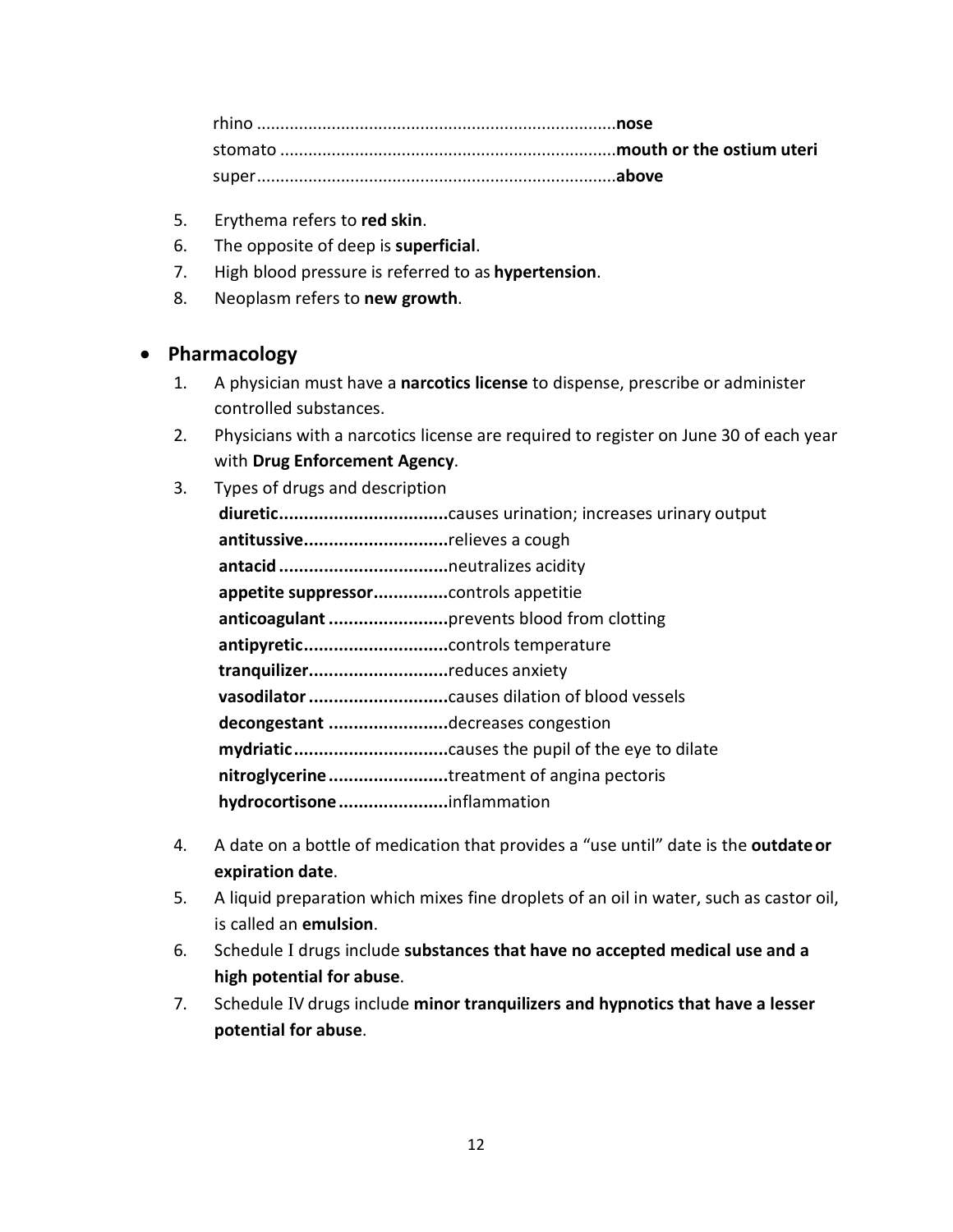- 8. A small adhesive patch or disc used for administration of drugs is called a **transdermal patch**.
- 9. The buccal method of administering a drug is done by **placing the medication between the gum and cheek**.
- 10. Oxygen is ordered as percentage of oxygen concentration and its rate of delivery is written as **liters per minute**.
- 11. A drug that produces sleep is called a **hypnotic**.
- 12. An inactive substance substituted in place of the actual drug to satisfy the patient is called a **placebo**.

| 13. | <b>The</b> | abbreviation | for: |
|-----|------------|--------------|------|
|     |            |              |      |
|     |            |              |      |
|     |            |              |      |
|     |            |              |      |
|     |            |              |      |
|     |            |              |      |
|     |            |              |      |
|     |            |              |      |
|     |            |              |      |
|     |            |              |      |
|     |            |              |      |
|     |            |              |      |
|     |            |              |      |
|     |            |              |      |
|     |            |              |      |
|     |            |              |      |

- 14. When mixing reagents always read the label **twice**.
- 15. The **pink** pages of the Physician's Desk Reference is where a medical assistant would be able to locate a medication by brand or generic name.
- 16. Medications can be located in the Physician's Desk Reference under all of the following categories EXCEPT **composition**.
- 17. The physician has ordered 500 mg. of medication. The amount on hand is 250 mg per tablet, therefore, **2 tabs** will be given to the patient.
- 18. The physician has ordered 0.2 Gm of medication. The amount on hand is 400 mg tabs, therefore, **0.5 tab** will be given to the patient.
- 19. The physician has ordered 50 mg of Demerol be given to a patient. The amount on hand is 100 mg/ml, therefore, **0.5 cc** of Demerol will be injected.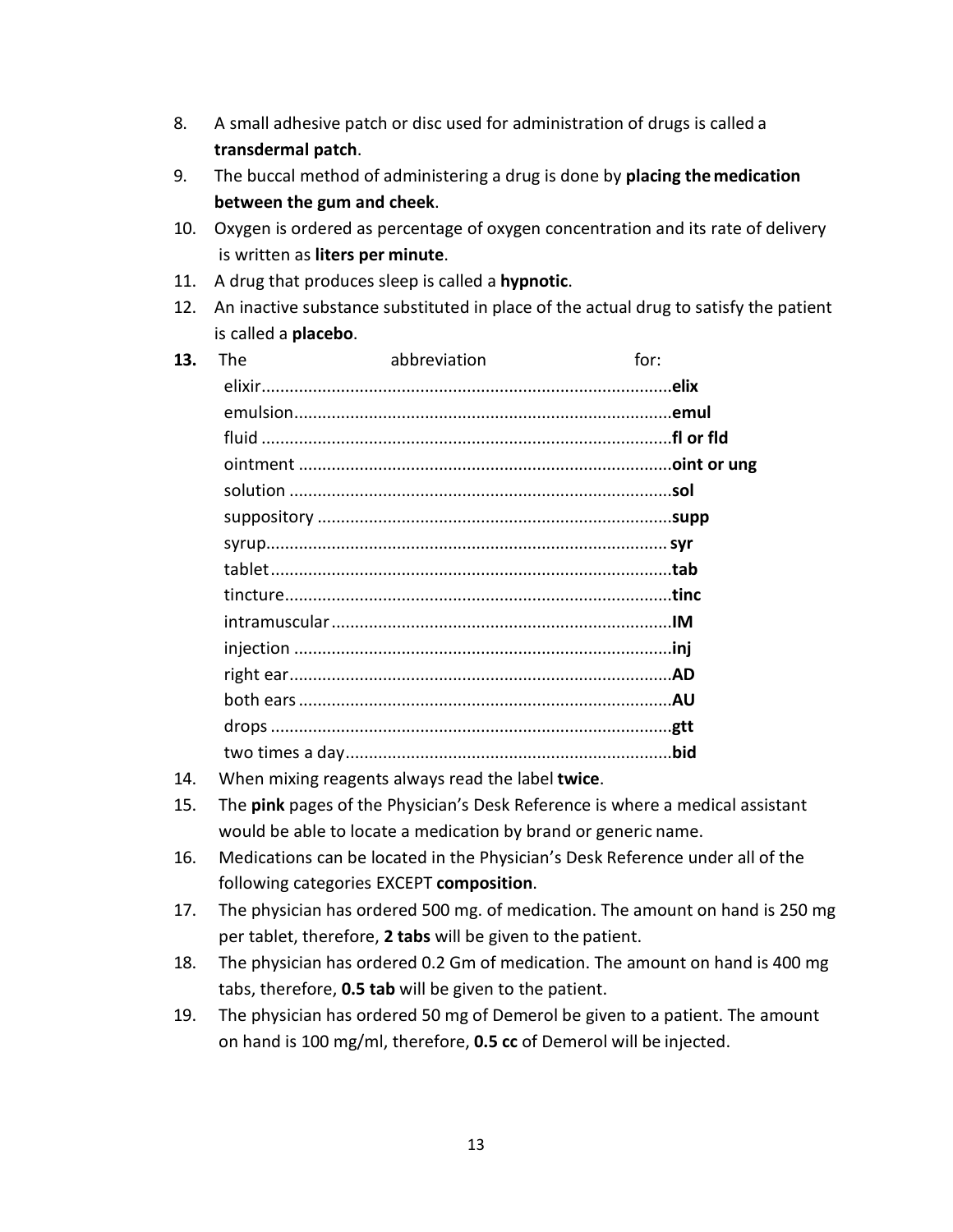### • **Anatomy & Physiology**

- 1. The sebaceous glands, hair, and nails make up the **integumentary system**.
- 2. The heart, lymphatic organs, and blood vessels are in the **cardiovascularsystem**.
- 3. The liver, stomach, mouth and pancreas are in the **digestive system**.
- 4. The bladder, urethra, kidneys, and ureters are in the **urinary sytem**.
- 5. In the human body, the senses include all of the following EXCEPT **teeth**.
- 6. The brain, nerves, and spinal cord are in the **nervous system**.
- 7. The trachea, nose, lungs, and pharynx are in the **respiratory system**.
- 8. Tendons, joints, bones, and cartilages are in the **skeletalsystem**.
- **9.** The upper middle area of the abdomen is called the **epigastric region.**
- 10. The lower middle are of the abdomen is called the **hypogastric region**.
- 11. The central middle area of the abdomen is called the **umbilicalregion**.
- **12.** The humerus is located in the **arm.**
- 13. The pubis is located in the **pelvis**.
- 14. The femur is located in the **leg**.
- 15. The patella is located in the **knees**.
- 16. The ulna is located in the **arm**.
- 17. The tibia is located in the **leg**.
- 18. The fibula is located in the **leg**.
- 19. The radius is located in the **arm**.
- 20. The maxilla is located in the **head**.
- 21. The metatarsals are located in the **foot**.
- 22. The metacarpals are located in the **hand**.
- 23. The name for the collar bone is **clavicle**.
- 24. The smaller of the lower leg bones is called **fibula**.
- 25. The zygomatic bone is located in the **head**.
- 26. The mandible bone is located in the **head**.
- 27. The sphenoid bone is located in the **head**.
- 28. The vertebrae are located in the **back**.
- 29. Bones are **built to provide support and structure**.
- 30. The study of bones is called **osteology**.
- 31. The majority of the bones in the arms and legs are **long bones**.
- 32. Bones of the wrist and ankle are called **short** bones.
- 33. The muscle that flexes and supinates the forearm is called **biceps brachii**.
- 34. The major artery to the head is called the **carotid**.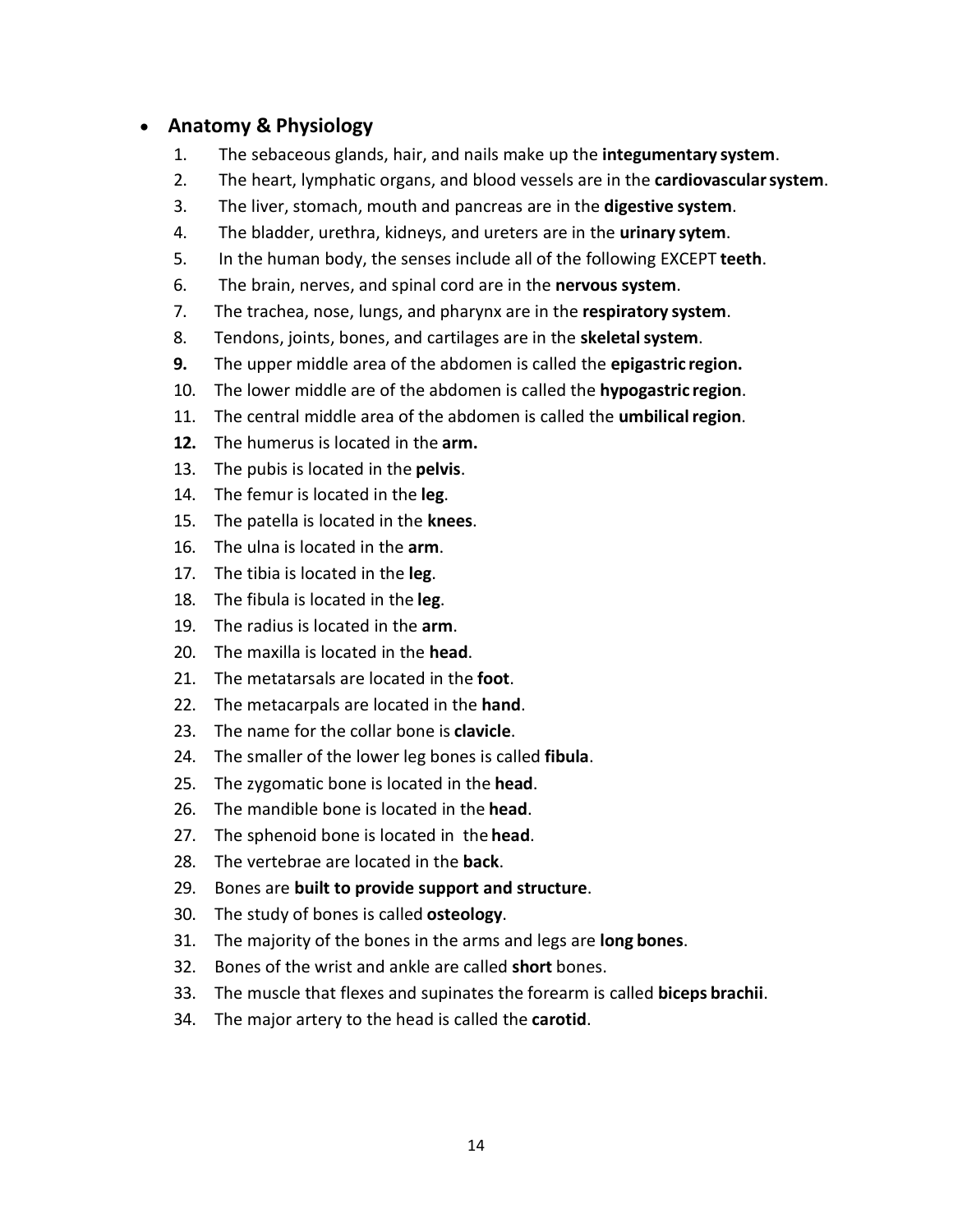- 35. One of the arteries that supplies the hand and forearm is called the **ulnar**.
- 36. The major artery that supplies the abdomen is called the **celiac artery**.
- 37. The major artery that supplies the thorax is called the **intercostal artery**.
- 38. The major artery that supplies the kidney is called the **renal artery**.
- 39. The major artery that supplies the bladder, rectum, and some reproductive organs is called the **iliac**.
- 40. The major artery that supplies the upper arm is called the **brachial**.
- 41. The major artery that supplies the knee is called the **popliteal**.
- 42. The major artery that supplies the foot is called the **dorsalis pedis**.
- 43. The major vein that drains the upper arm is called the **brachial**.
- 44. The major vein that drains the head and brain called the **jugular**.
- 45. The major vein that drains the liver is called the **hepatic**.
- 46. The major vein that drains the kidneys is called the **renal**.
- 47. The major vein that drains the pelvis is called the **common iliac**.
- 48. The point at which air enters the respiratory tract is called the **nasal cavity**.
- 49. The wind pipe which conducts air between the larynx and lungs is called the **trachea**.
- 50. The divisions of the trachea which enter the lungs are called the **bronchi**.
- 51. Located between the pharynx and trachea, and containing the vocal cords isthe **larynx**.
- 52. A condition of the nasal septum turning away from midline is called a**deviated septum**.
- 53. The medical name for nose bleed is called **epistaxis**.
- 54. Inflammation of the sinus cavity is called **sinusitis**.
- 55. Inflammation of the pleura is called **pleurisy**.
- 56. Escape of fluid into the thoracic cavity is called **pleural effusion**.
- 57. Inflammation of the nasal mucosa results in **rhinitis**.
- 58. An accumulation of air in the pleural cavity after the lungs collapse is known as **pneumothorax**.
- 59. Whooping cough is another name for **pertussis**.
- 60. Inflammation of the mucus lining of the vagina is called **vaginitis**.
- 61. Inflammation of the gums is called **gingivitis**.
- 62. Lesions of the mucus membrane of the stomach are called **gastric ulcers**.
- 63. A serious chronic disease of the liver is called **cirrhosis**.
- 64. Chronic inflammation of the colon is called **colitis**.
- 65. Inflammation of the gallbladder is called **cholecystitis**.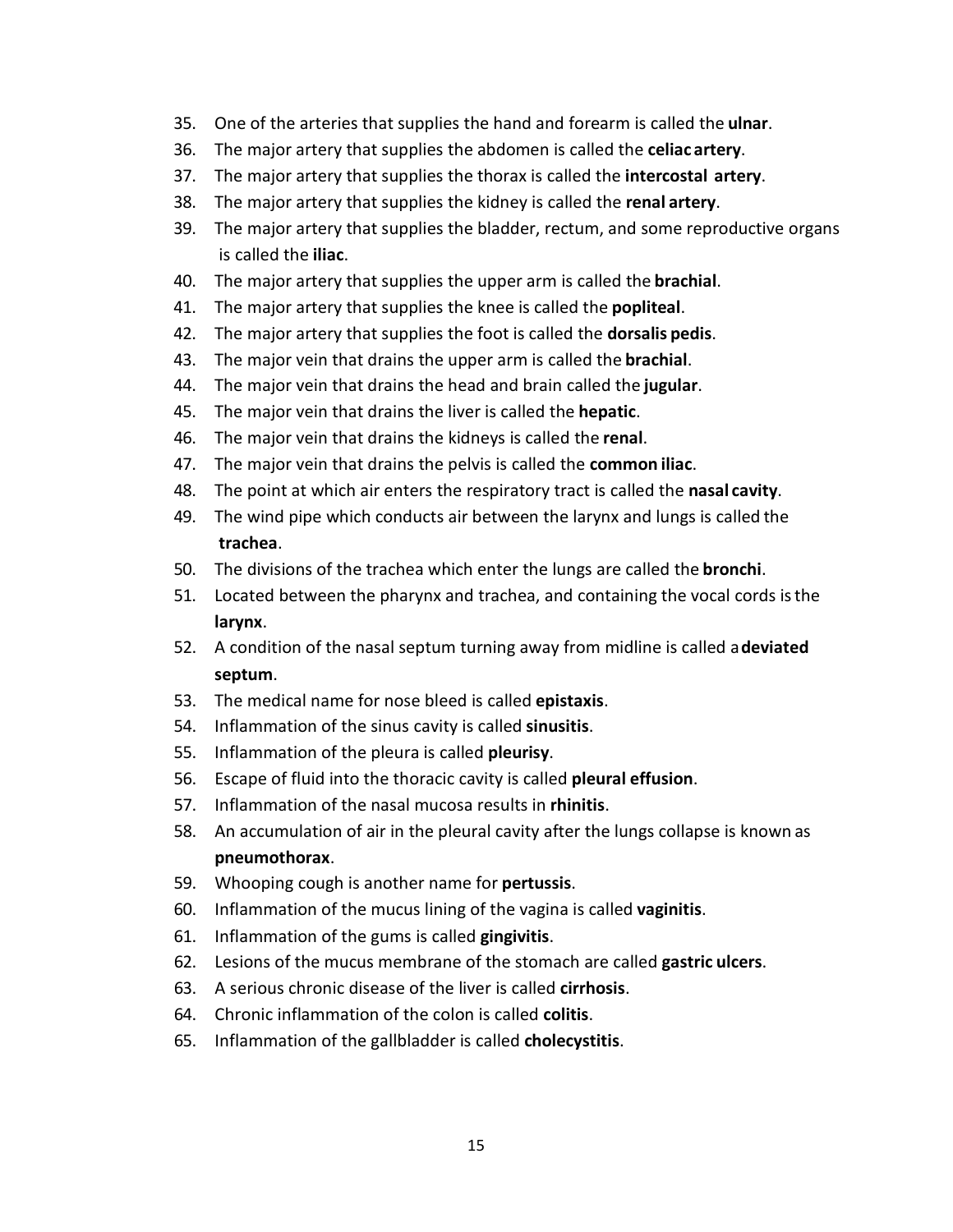- 66. Inflammation of the pancreas is called **pancreatitis**.
- **67.** Inflammation of the appendix is called **appendicitis.**
- 68. Dilated veins that occur in the rectum is known as **hemorrhoids**.



**Referring to Illustration #1, each number represents:**

- **69. Temporal**
- **70. Scapula**
- 71. **Humerus**.
- **72. Sacrum**
- **73. Tibia**
- **74. Fibula**
- **75. Sternum**
- **76. Clavicle**
- **77. Femur**
- **78. Patella**
- 79. When the internal environment of the body is functioning properly, a condition of **homeostasis** exists.
- 80. The science of the function of cells, tissues, and organs of the body is called **physiology**.
- 81. The lateral movement of the limbs away from the median plane of the body is called **abduction**.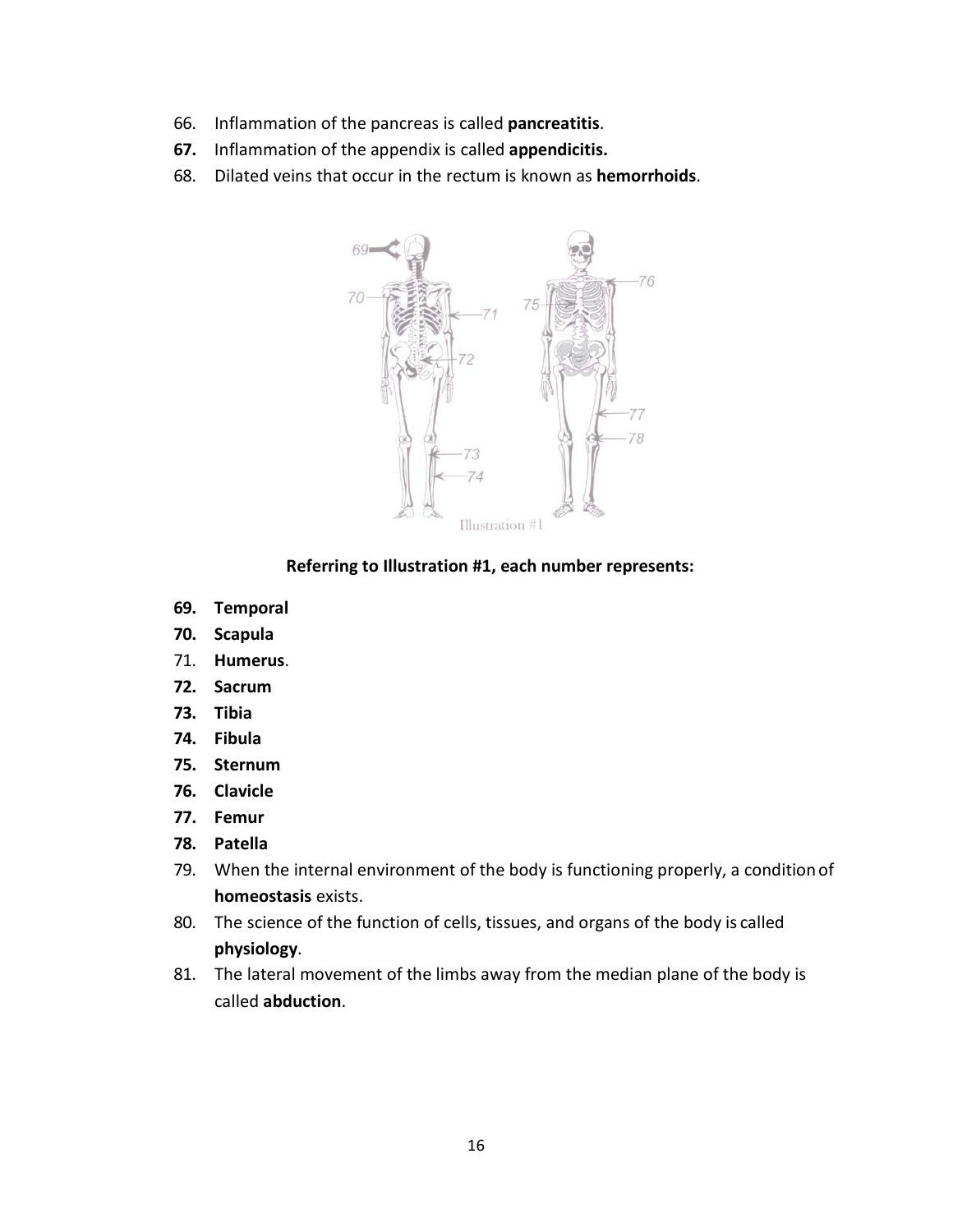- 82. An extrauterine pregnancy in which the fertilized ovum begins to developoutside the uterus is called **ectopic**.
- 83. The second portion of the small intestine is called the **jejunum**.
- 84. One of the vital functions of long bones is the formation of **red blood cells**.
- 85. A unilateral paralysis that follows damage to the brain is called **hemiplagia**.



Illustration #2

#### **Referring to Illustration #2, each number represents:**

- **86. Deltoid**
- **87. Trapezius**
- **88. Latissimus dorsi**
- **89. Gluteus medius**
- **90. Gluteus maximus**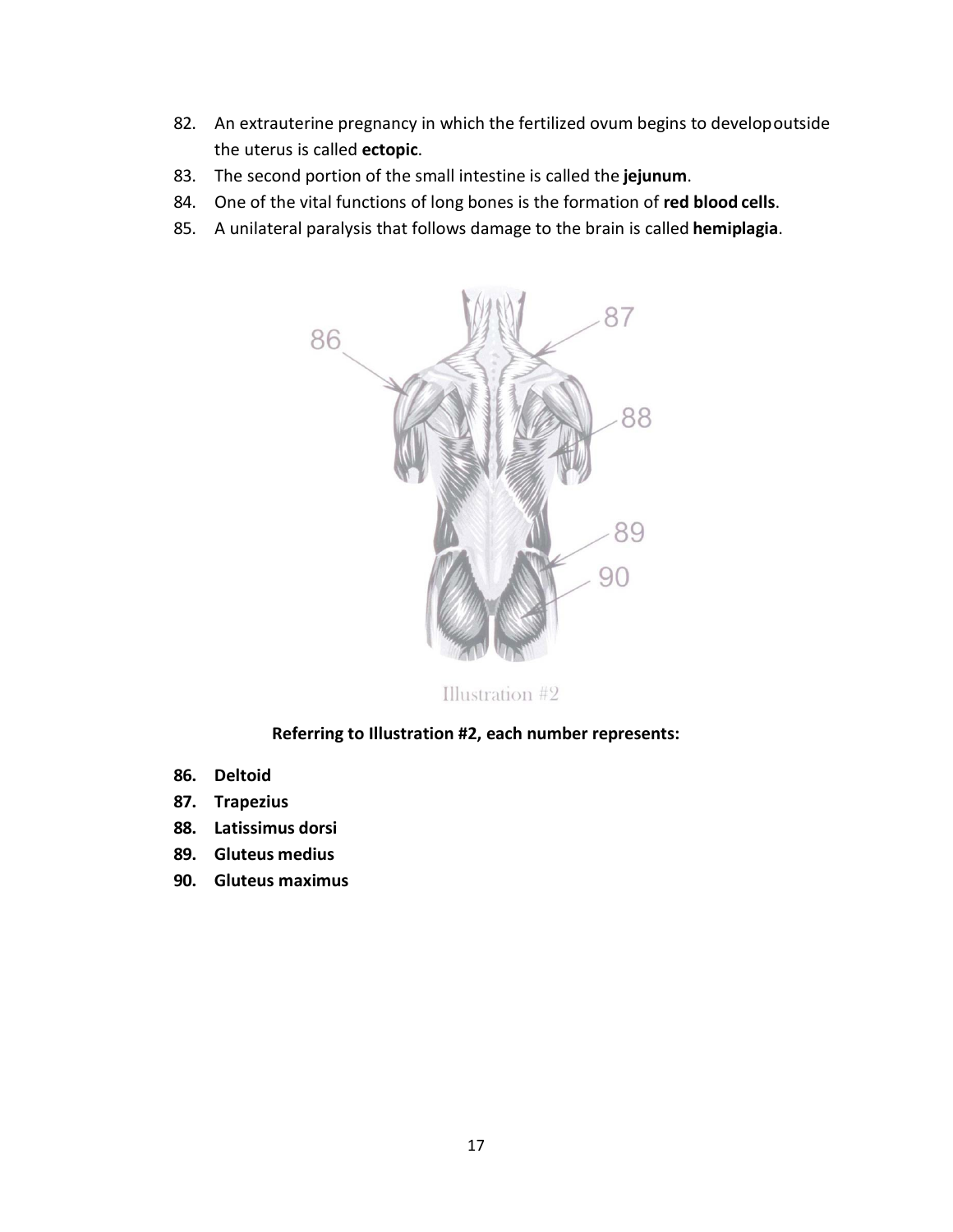

Illustration #3

### **Referring to Illustration #3, each number represents:**

- **91. Biceps brachii**
- **92. Pectoralis major**
- **93. Quadriceps femoris**
- 94. The use of ultrasound to produce a picture of the structure of the heart is called **echocardiography**.
- 95. Digestion begins in the mouth, where food is chewed and mixed with a substance called **saliva**.
- 96. The lining of the duodenum is composed of thousands of tiny finger-like projections called **villi**.
- 97. Infected pressure sores on the skin are called **decubitis ulcers**.
- 98. Varicose veins of the anal canal or outside the external sphincter are called **hemorrhoids**.
- 99. Carcinogenic means **cancer** causing.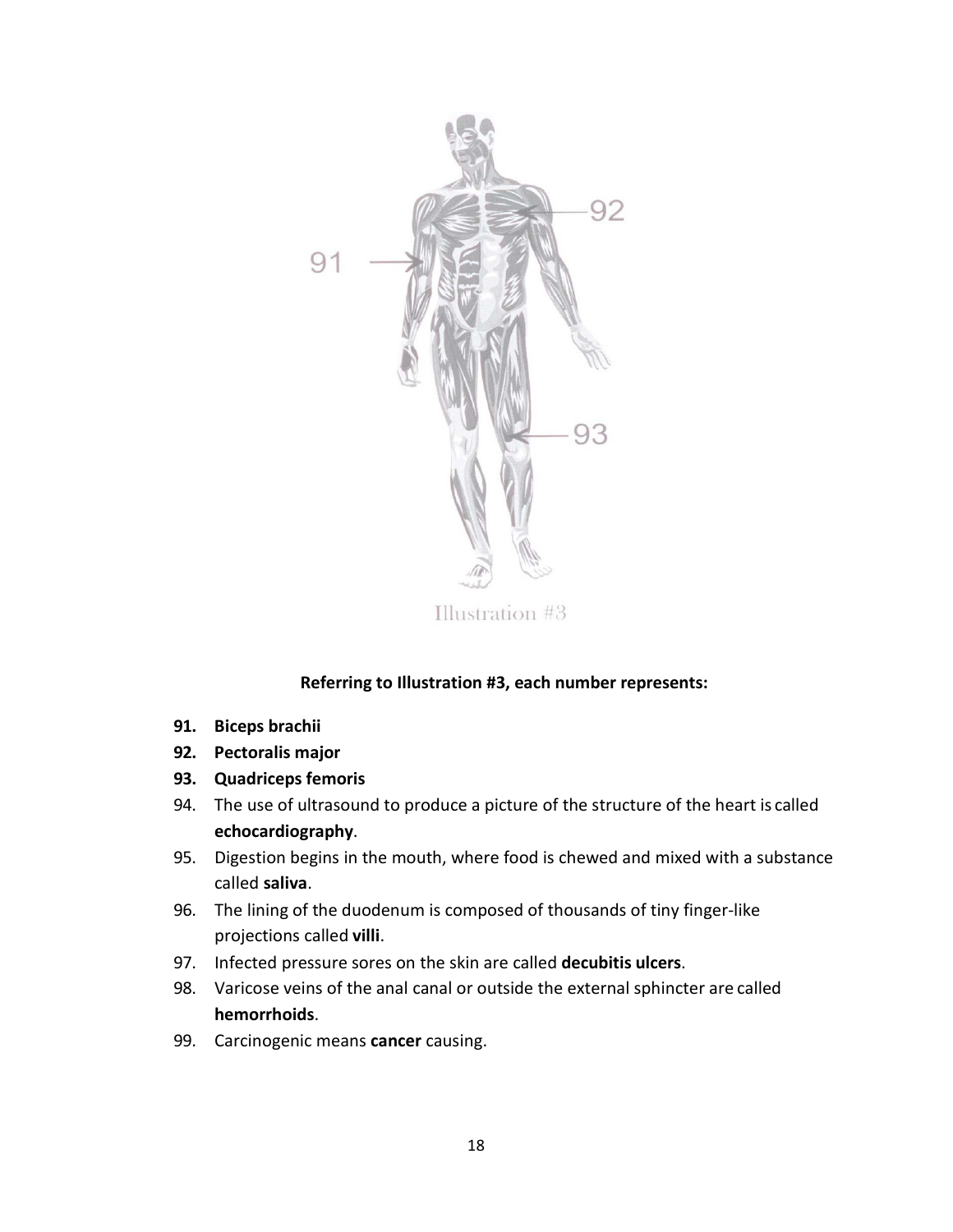- 100. A weakness in the walls of muscle that allows underlying tissue to push through it is called **a hernia**.
- 101. A gallbladder disorder involving stones in the gallbladder is **cholelithiasis**.
- 102. Inflammation of the retina is **retinitis**.
- **103.** Foods that are mild in flavor and easy to digest (non-spicy) comprise a **bland diet.**
- 104. A tube inserted into one of the patient's nostrils and down the back of the throat, through the esophagus until the end reaches the patient's stomach is a **nasogastric tube**.
- 105. Washing out of the stomach through a nasogastric tube is called **lavage**.
- 106. The healthy adult excretes daily approximately **1000 to 1500 milliliters of urine**.
- 107. The inability to control the passage of urine in the bladder is called**urinary incontinence**.
- **108.** Painful voiding is called **dysuria.**
- 109. If the septum of the heart has an abnormal opening it is referred to as **aseptal defect**.
- **110.** Branches of the bundle branches, which transmits the impulses to the walls of the ventricles, causing the ventricles to contract are called **purkinje fibers.**
- 111. A coronary occlusion causing a condition that produces chest pain which may radiate to the left arm, jaw or neck due to lack of blood supply to the heart is called **angina pectoris**.
- 112. An obstruction of a coronary artery causing death of an area of the myocardium due to blockage of blood supply and oxygen supply is called **myocardial infarction**.
- 113. Deoxygenated blood enters the right atrium of the **heart**.
- 114. When the right atrium contracts it forces blood through the tricuspid valve into the **right ventricle**.
- 115. The right ventricle pumps the used blood to the lungs by way of the **pulmonary artery**.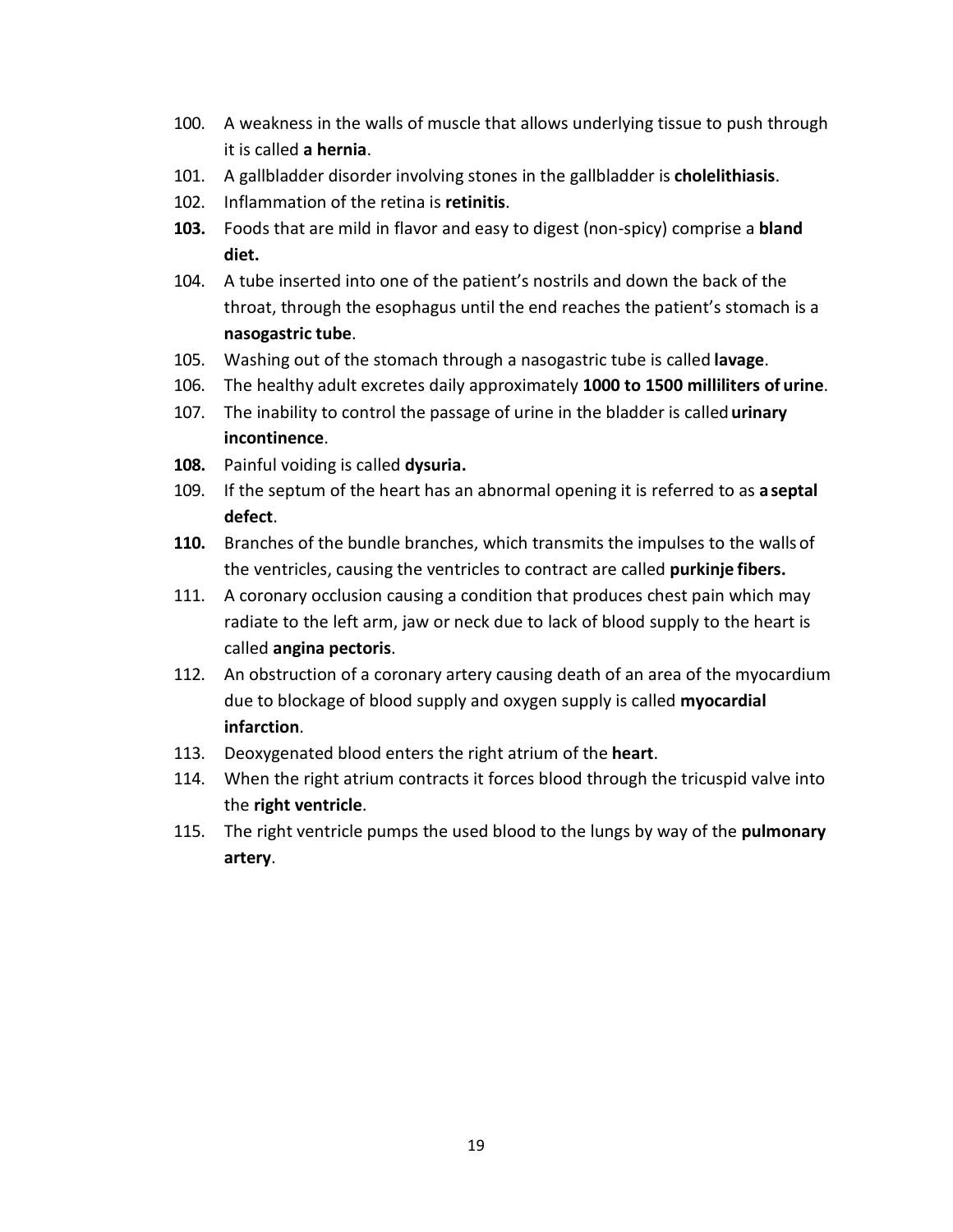

**Referring to Illustration #4, each number represents:**

- **116. Aorta**
- **117. Inferior vena cava**
- **118. Purkinje Fibers**
- **119. Interventricular septum**
- **120. Apex**

### <span id="page-19-1"></span><span id="page-19-0"></span>**Medical Procedures**

- **Infection Control, Exposure Control, and Safety**
	- 1. Every medical facility is required by OSHA to have an **exposure control plan**.
	- 2. The exposure control plan shall be made available to the **Assistant Secretaryand the Director of OSHA upon request for examination and copying**.
	- 3. **"HIV"** means **human immunodeficiency virus**.
	- 4. **"Contaminated Sharps"** mean any contaminated objects that can penetrate the skin including, but not limited to needles, scalpels, broken glass, broken capillary tubes, and exposed ends of dental wires.
	- 5. Reasonable anticipated skin, eye, mucous membrane, or parenteral contactwith blood, or other potentially infectious materials that may result from the performance of an employee's duties is called **occupational exposure**.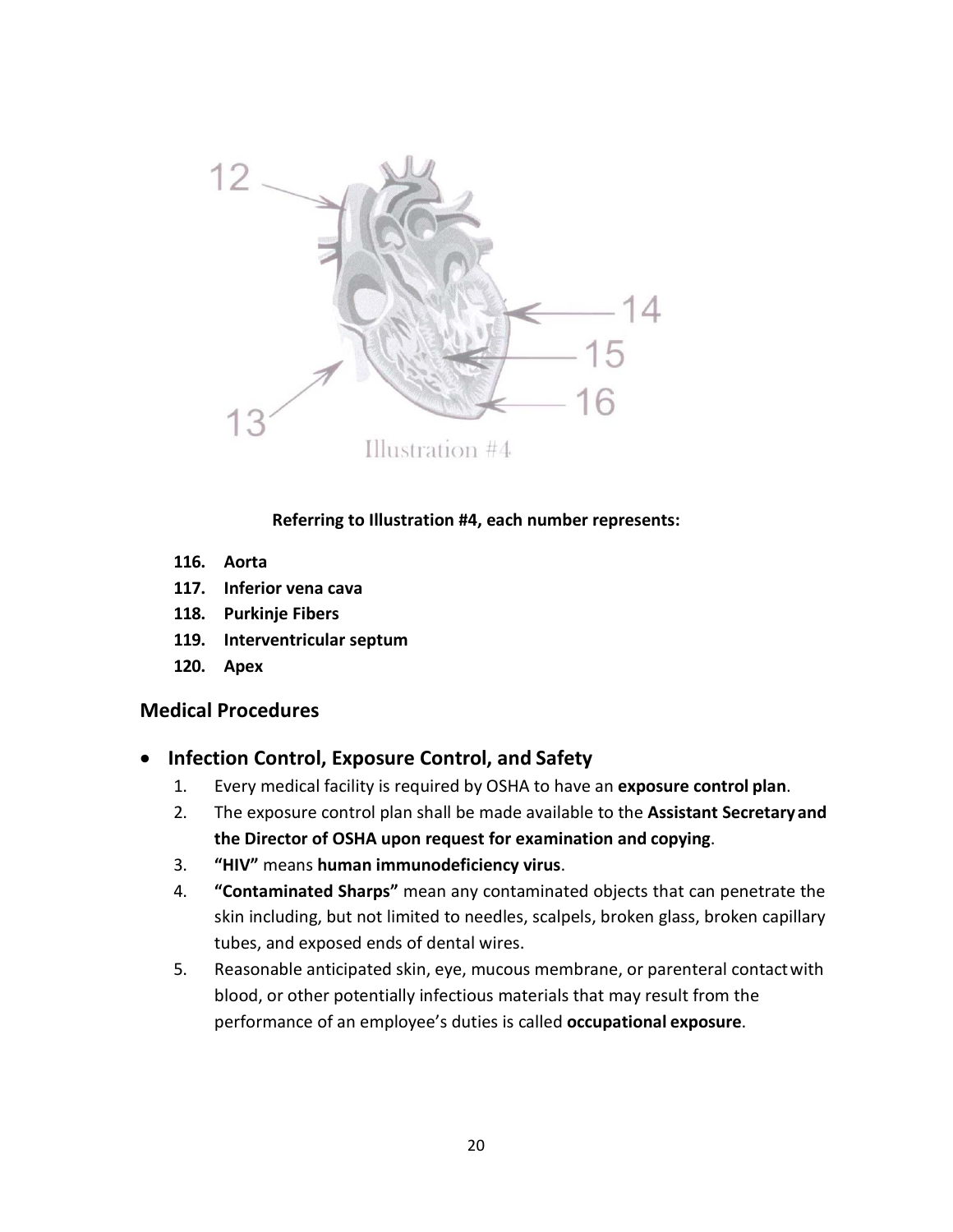- 6. Any individual, living or dead, whose blood, or other potentially infectious materials may be a source of occupational exposure to the employee is called a **source individual**.
- 7. To use a physical chemical procedure to destroy all microbial life including highly resistant bacterial endospores is to **sterilize**.
- 8. **Blood** is the single most important source of HIV and HBV in the workplace.
- 9. The risk of infection with HIV following one needle-stick exposure to blood from a patient known to be infected with HIV is approximately **.050%**.
- 10. General infection-control procedures are designed to prevent transmission of a wide range of **microbiological agents** and to provide a wide margin of safety in the varied situations encountered in the health-care environment.
- 11. "Contact with blood, or other body fluids to which universal precautions apply through percutaneous inoculation, or contact with an open wound, non-intact skin, or mucous membrane during the performance of normal duties" this definition (found in the Federal Register) applies to **human exposure**.
- 12. All workers whose jobs involve participation in tasks, or activities with exposureto blood, or other body fluids to which universal precautions apply, should be vaccinated with **hepatitis B vaccine**.
- 13. **Serologic testing** should be made available by the employer to all workerswho maybe concerned they have been infected with HIV through an occupational exposure.
- 14. Studies suggest that the potential for salivary transmission of HIV is**remote**.
- 15. After they are used, disposable syringes and needles, scalpel blades, andother sharp items should be placed in **puncture resistant** containers for disposal.
- 16. Broken glassware which may be contaminated shall not be picked up directlywith the hands, but by mechanical means, such as **a brush and dust pan**.
- 17. Contaminated laundry shall be **bagged or containerized at the location** where it was soiled.
- 18. All spills of blood-contaminated fluids should be promptly cleaned up using**an EPA** approved germicide, or a 1:10 solution of household bleach.
- 19. In cases of blood contamination, shoe covering and gloves should be disposed of in **orange-red** biohazard plastic bags.
- **20.** It is recommended that protective masks and eye wear, or face shields, be worn by laboratory technicians or housekeeping personnel **when cleaning up blood or body fluids.**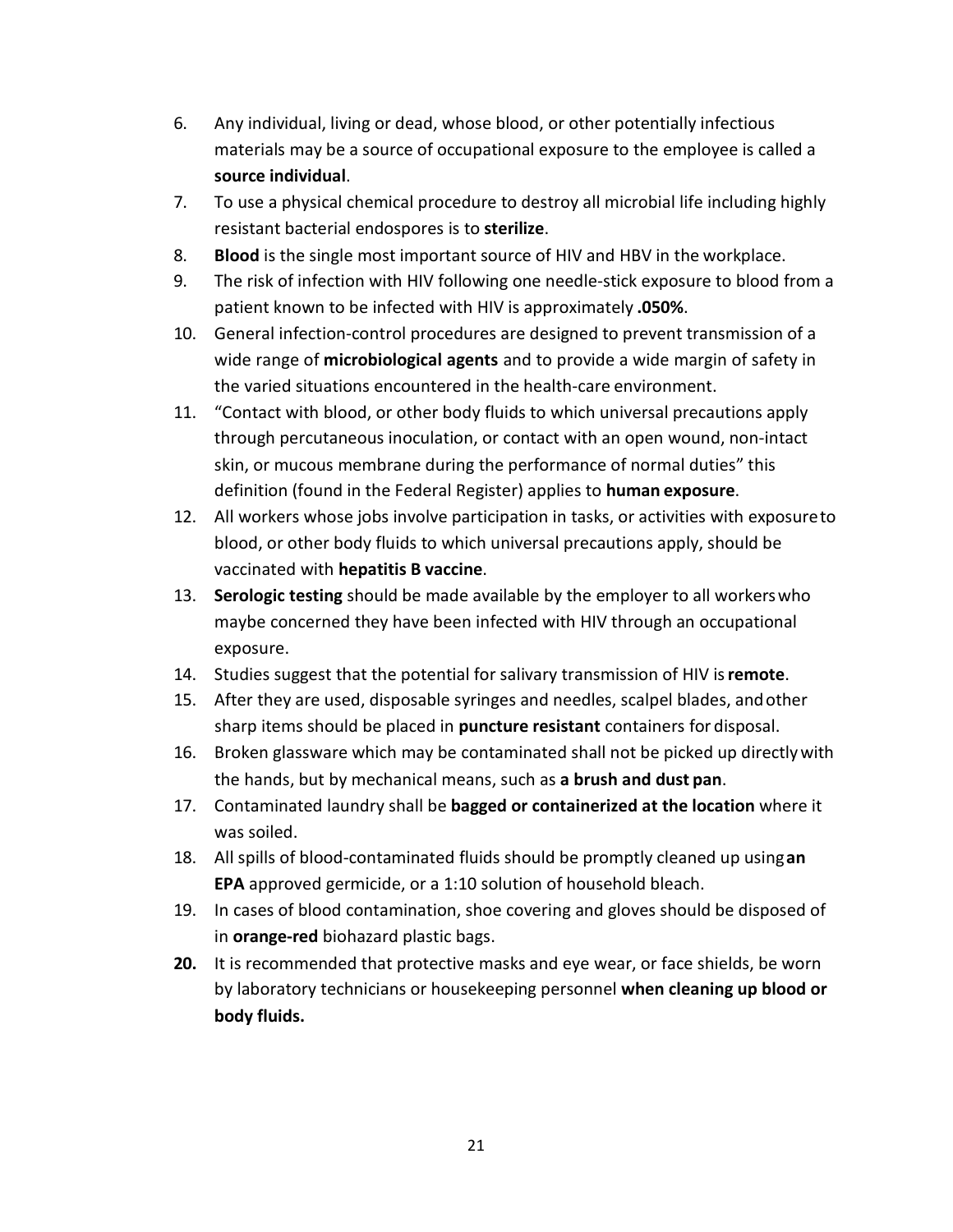- 21. Blood from all individuals should be considered **infective or infectious**.
- 22. When taking vital signs, a medical assistant **is not required** to wear gloves, gowns and eye wear.
- 23. A specific eye, mouth, other mucous membrane, non-intact skin, or parenteral contact with blood, or other potentially infectious materials that result from the performance of an employee's duties is called **exposure incident**.
- 24. The term "Universal Precautions" is an **overall approach to infection control**.
- 25. Vaccinations against HBV infection provide 90% protection against hepatitis B for **seven** or more years following vaccinations.
- 26. The first line of defense in preventing disease is **the medical hand wash**.
- 27. Biohazard labels must be colored **orange-red**.
- 28. **Occupational Safety and Health Administration (OSAH)** requires the use of Sharps Containers.
- 29. Viruses can reproduce only in **living cells**.
- 30. The process of killing all microorganisms in a certain area is called **sterilization**.
- 31. The autoclave sterilizes or completely destroys microorganisms by combining**heat with steam under pressure**.
- 32. Microrganisms grow best in **dark and warm environments**.
- 33. A disease state that results from the invasion and growth of microorganisms in the body is called **an infection**.
- 34. Practices to achieve asepsis is known as **medical asepsis and clean technique**.
- 35. The process by which an object or area becomes unclean is **contamination**.
- 36. You should wash your hands for approximately **1 to 2 minutes**.
- 37. When you wash your hands, you should stand **so your clothes do not touch the sink**.
- 38. The faucet is turned off with **a paper towel**.
- 39. A health care worker who unconsciously transports harmful bacteria but is not ill is called a **carrier**.
- 40. Groups or clusters of bacteria taken for laboratory study are called **cultures**.
- 41. The patient with an infection may have:
	- **loss of appetite and fatigue**
	- **fever, nausea, rash and vomiting**
	- **pain, redness or swelling**
- 42. Disease that can be communicated from one person to another are called **contagious.**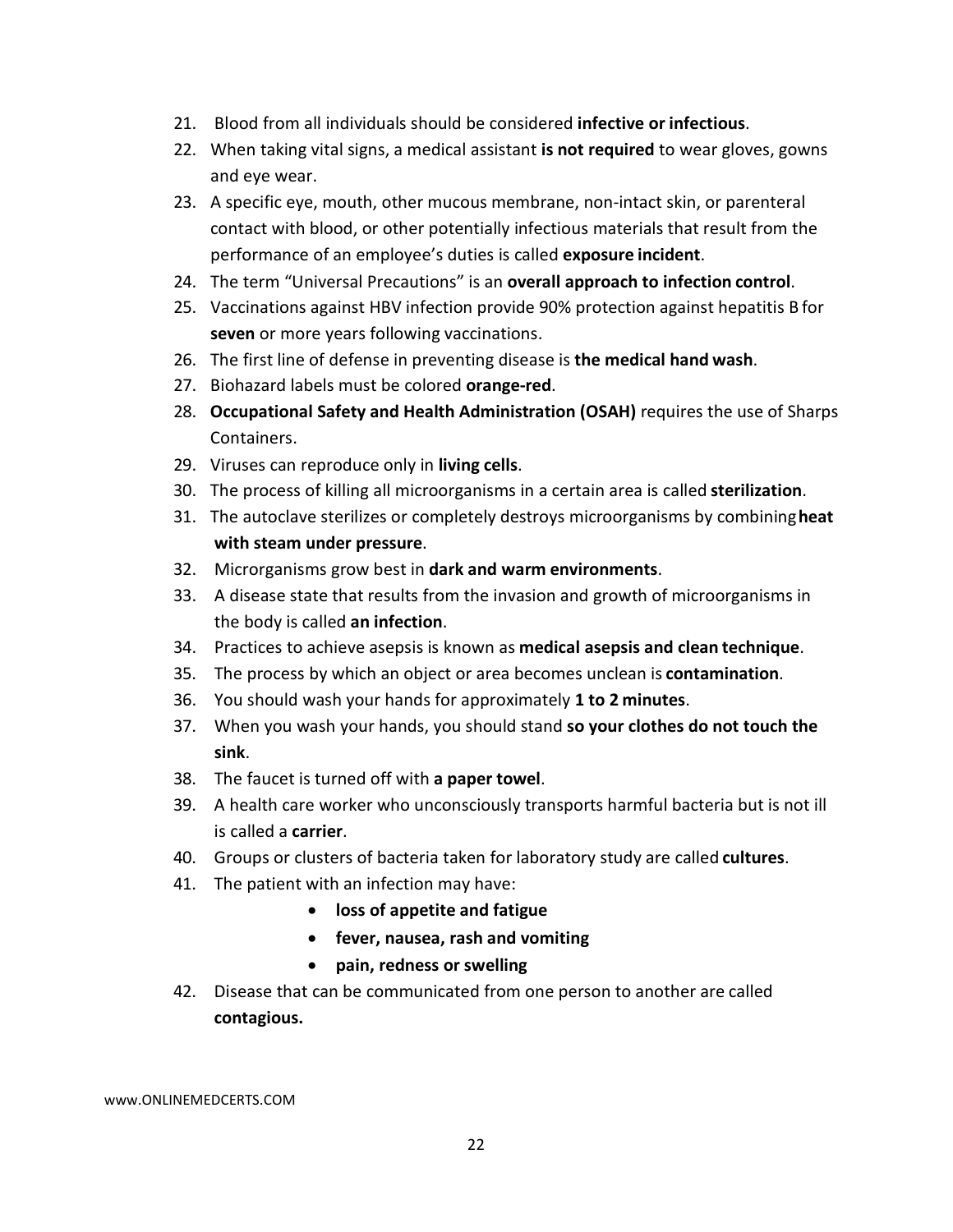- 43. When using a fire extinguisher the hose should be directed to the **base of thefire**.
- 44. Aerobic bacteria prefer **oxygen** to grow well.

## <span id="page-22-0"></span>• **Patient Examination and Clinical Skills**

- **1.** An electronic thermometer measures body temperature in **2 to 60 seconds.**
- 2. **Radial pulse** is usually used for taking a pulse.
- 3. A normal adult pulse rate is **60 – 100**.
- 4. The radial pulse is located in the **wrist**.
- 5. The least reliable measurement of body temperature is **axillary**.
- 6. The most accurate and reliable measurement of body temperature is **rectal**.
- 7. A normal adult respiration is **14 to 20 per minute**.
- 8. A respiratory rate greater than 24 per minute us called **tachypnea**.
- 9. Persistent increased systolic and diastolic pressures are indicative of**hypertension**.
- 10. The blood pressure should not be taken:
	- **if the patient has had breast surgery on that side**
	- **on an arm with an IV infusion**
	- **on an arm with a cast**
- 11. To measure a blood pressure, the medical assistant will need **a stethoscope and sphygmomanometer**.
- 12. **The point where the first sound is heard** is recorded as the systolicblood pressure.
- 13. When measuring blood pressure
	- **the cuff should be applied to the bare upper arm**
	- **room should be quiet so blood pressure can be heard**
	- **sphygmomanometer needs to be clearly visible**
- 14. With vital signs, any abnormal measurement must be immediately reported to the **physician**.
- 15. A medical assistant medical assistant would measure the patient'stemperature, pulse, and respiration when the physician asks him or her to **take vitalsigns**.
- 16. **A security thermometer** is used to take an infant's rectal temperature.
- 17. Never clean a glass thermometer with **hot water**.
- 18. When the patient is breathing with only the upper part of this lungs this is referred to as **shallow respiration**.
- **19.** When the patient makes abnormal noises like snoring when s/he is breathing, it is called **stertorous respiration.**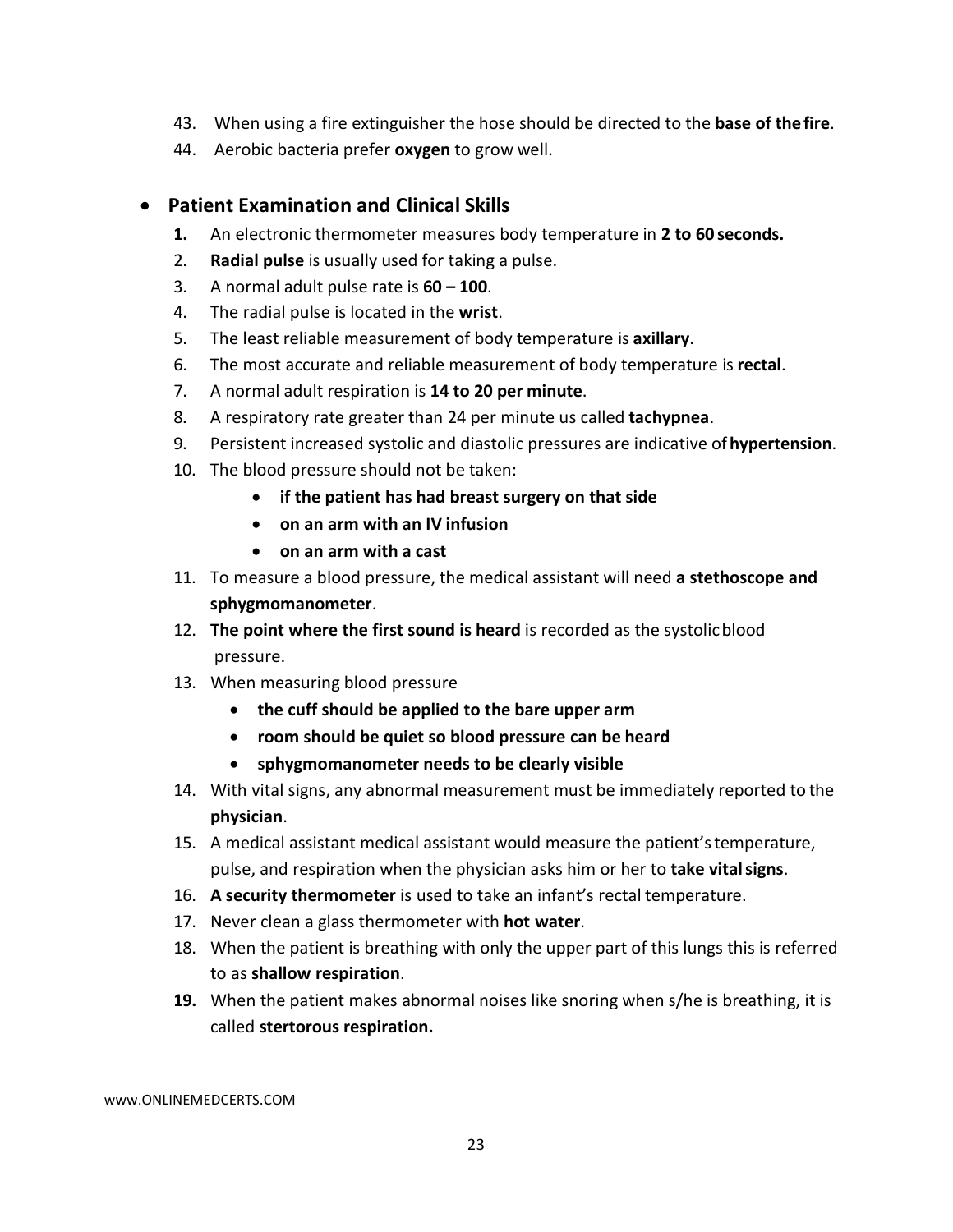- 20. When the heart is contracting, the pressure is highest. This pressure is called the **systolic pressure**.
- 21. When listening to the brachial pulse, you will use a **stethoscope**.
- **22.** The main type of sphygmomanometers used in a clinical setting is the **aneroid type.**
- **23.** When the pressure is lowest, this pressure is called **diastolic pressure.**
- 24. The process of inhaling and exhaling is called **respiration**.
- 25. When the depth if breathing changes and the rate of rise and fall of the chestis not steady, it is called **irregular respiration**.
- 26. When taking the pulse, you must be able to report accurately the
	- **rhythm of pulse beats**
	- **rate (number of pulse beats per minute)**.
	- **force of the beat**
- 27. The balance between the heat produced and the heat lost is the **body temperature**.
- 28. A rubber or plastic tube used to drain or inject fluid through body opening is called **catheter**.
- 29. The process of inserting a catheter is called **catheterization**.
- 30. When you use an autoclave, fill the water reservoir with **distilled water**.
- 31. A patient positioned on her back with feet in stirrups is said to be in the **lithotomy position**.
- 32. A stethoscope is used to listen to body sounds by **auscultation**.
- 33. When the physician feels with fingers or hands to determine thephysical characteristics of tissues or organs it is called **palpitation**.
- 34. Body temperature measured under the arm of a patient is called the **axillary temperature**.
- 35. Listening to the sounds produced while tapping the patient with fingers is called **percussion**.
- 36. The instrument used to examine the eyes is called the **ophthalmpscope**.
- **37.** An instrument used for auditory and sensory perception is called the **tuningfork.**
- **38.** An apical pulse is the method of choice for **infants and young children.**
- 39. **Third degree burn** is the most serious.
- 40. On a visual acuity reading of 20/60, the 20 represents **distance between patient and test chart**.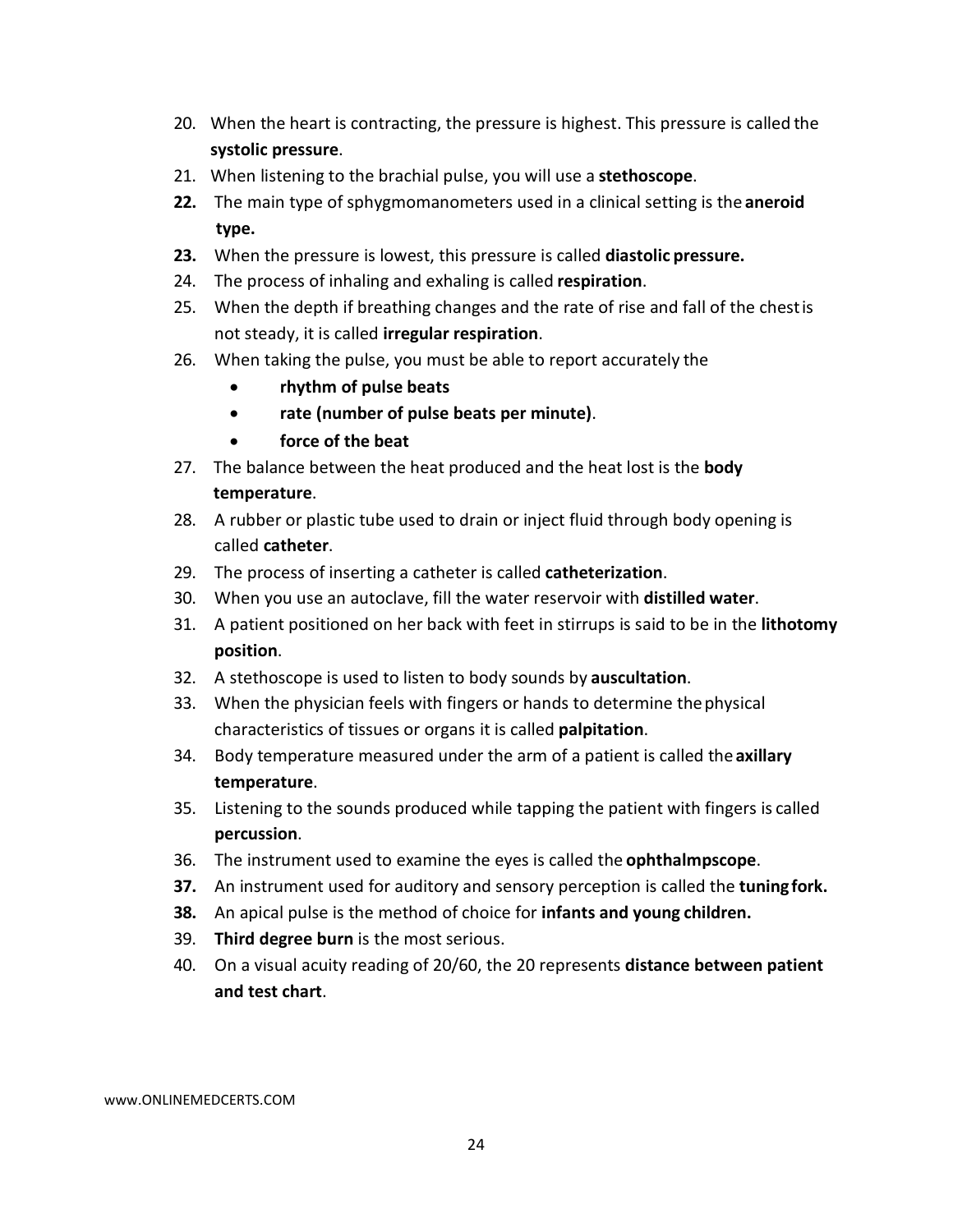- 41. Some clinical signs for head injury could be:
	- **vomiting**
	- **headache**
	- **confusion**
- 42. Lying flat on one's back with arms at one's side is the **supine position**.
- 43. Lying supine with knees sharply flexed and separated is known as the**dorsal recumbent position**.
- 44. When a patient's feet are placed in stirrups and the buttocks are positioned at the edge of the exam table, the patient is in the **lithotomy position**.
- 45. When a patient is positioned on the abdomen, arms under the head, with the head turned to one side the patient is in the **prone position**.
- 46. When the patient kneels and places his/her head and chest on the tablewith buttocks elevated, it is called the **knee-chest position**.
- 47. An otoscope is used for examination of the **ears**.
- **48.** When measuring blood pressure, the bottom number is called **diastolic pressure.**
- 49. With vital signs, any abnormal measurement must be immediately reported to the **doctor**.
- 50. A **history and physical examination report** includes information relating to the patient's main reason for scheduling an appointment to see the physician.

# <span id="page-24-0"></span>• **Phlebotomy and Diagnostics**

- **1.** The blood lancet is used for the collection of blood specimens by **skin puncture.**
- 2. The standard point of the lancet to be used when collecting blood from a newborn heel is **2.4 mm** in length. (Note: Check current guidelines, as this changes.)
- 3. The most important step in the performance of a venipuncture is**positively identifying the patient**.
- 4. When cleansing the venipuncture site, it is good practice to **cleanse the site from the inside out and allow it to air dry**.
- 5. To determine the size of the needle remember that the higher the gauge number the **smaller the needle**.
- **6.** An instrument called a centrifuge **separates the cellular and liquid portion of the blood.**
- 7. Rubber sleeves on an evacuated tube system make it possible for **multiple use**.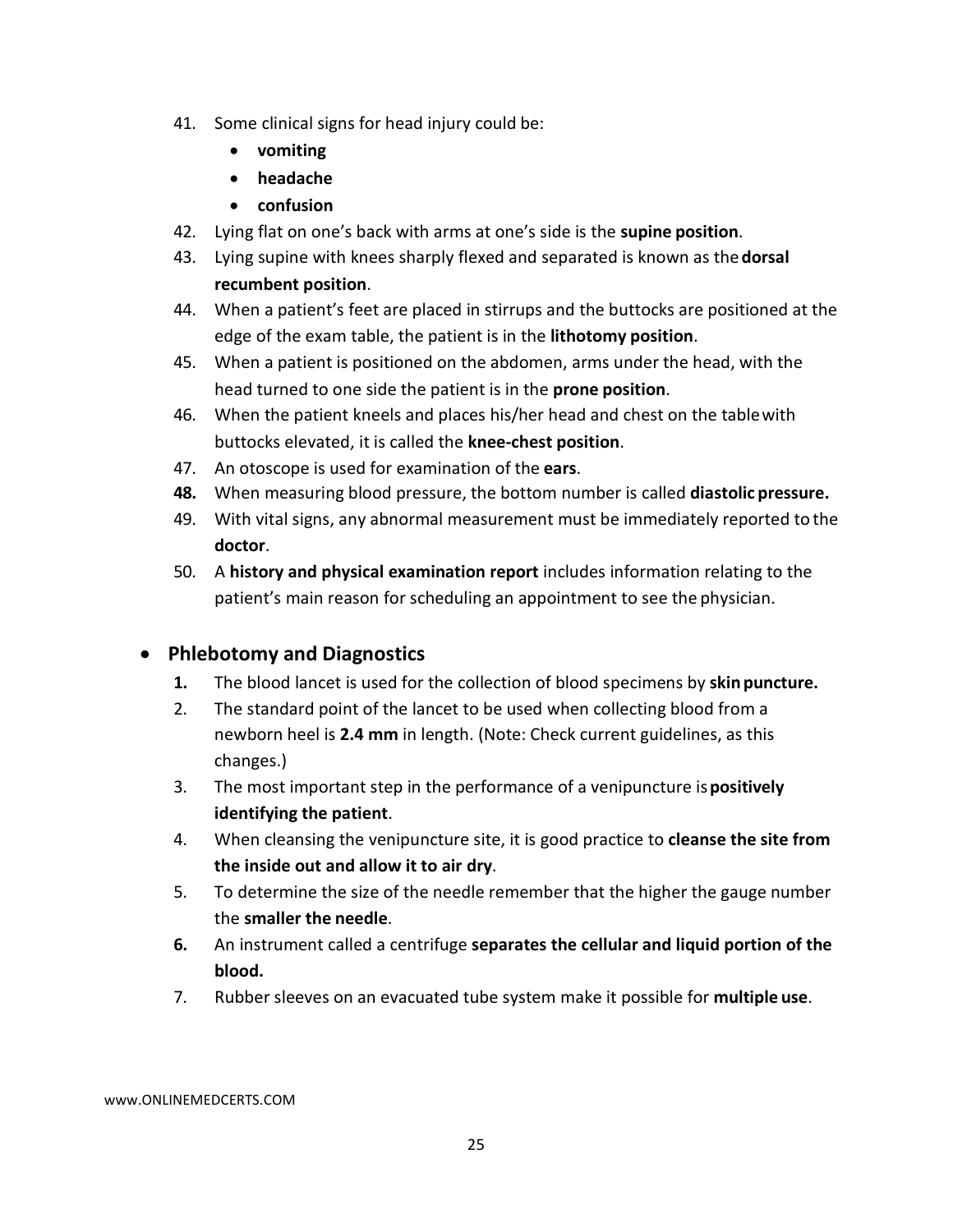- 8. Preparing for a glucose tolerance test **ten** hours before or during the test, the patient should not eat, smoke, drink coffee or alcohol.
- 9. In the evacuated blood collection system, the evacuated glass tubes come in different sizes, and the stoppers are **color coded** to denote the type of additiveor lack of one.
- 10. During a venipuncture, to secure the needle during insertion into the tube stopper, you need a **holder**.
- 11. The gauge of needle most commonly used for venipuncture is **22 gauge**.
- 12. When performing a venipuncture, the tourniquet should be wrapped around the arm about three to four inches from where you are going to **feel a vein**.
- 13. When performing a venipuncture, if you have the patient **make a fist**, the veins will become more prominent.
- 14. Veins **do not pulsate**.
- 15. Use your index finger when you **palpate** for a vein.
- 16. Arterioles are the smallest type of **arteries**.
- 17. The maximum time a tourniquet should be tied on the upper arm whiledrawing blood is **1 minute**.
- 18. To cleanse the typical venipuncture site begin at the intended site of the drawand **work in a circle to the periphery**.
- 19. The venipuncture site should be cleansed with **an alcohol prep**.
- 20. When using a centrifuge, make sure equal weights are **opposite each other**.
- 21. The lid to the centrifuge should be kept **closed** when in use.
- 22. When using an evacuated tube for collection of electrolytes use a **red-top tube**.
- 23. When collecting blood for a hematocrit use a **lavender-top evacuated tube**.
- 24. When collecting blood for cholesterol tests use a **red top evacuated tube**.
- 25. The primary anticoagulative additive EDTA removes calcium by forming insoluble or un-ionized calcium salts. It has an advantage of preventing platelet clumping and the formation of artifacts, therefore, good for the preparation of **bloodfilms**.
- 26. Sodium citrate is an anticoagulant of choice for coagulation studies because it protects certain of the **pro-coagulants**.
- 27. The tube to collect whole blood with an additive in it has a **lavender**stopper.
- 28. The color coding for a stopper of a tube with no additives (for collection of serum) is **red**.
- 29. At the location where you are going to feel for a vein, wrap the tourniquet around the arm approximately **three to four inches** above the area.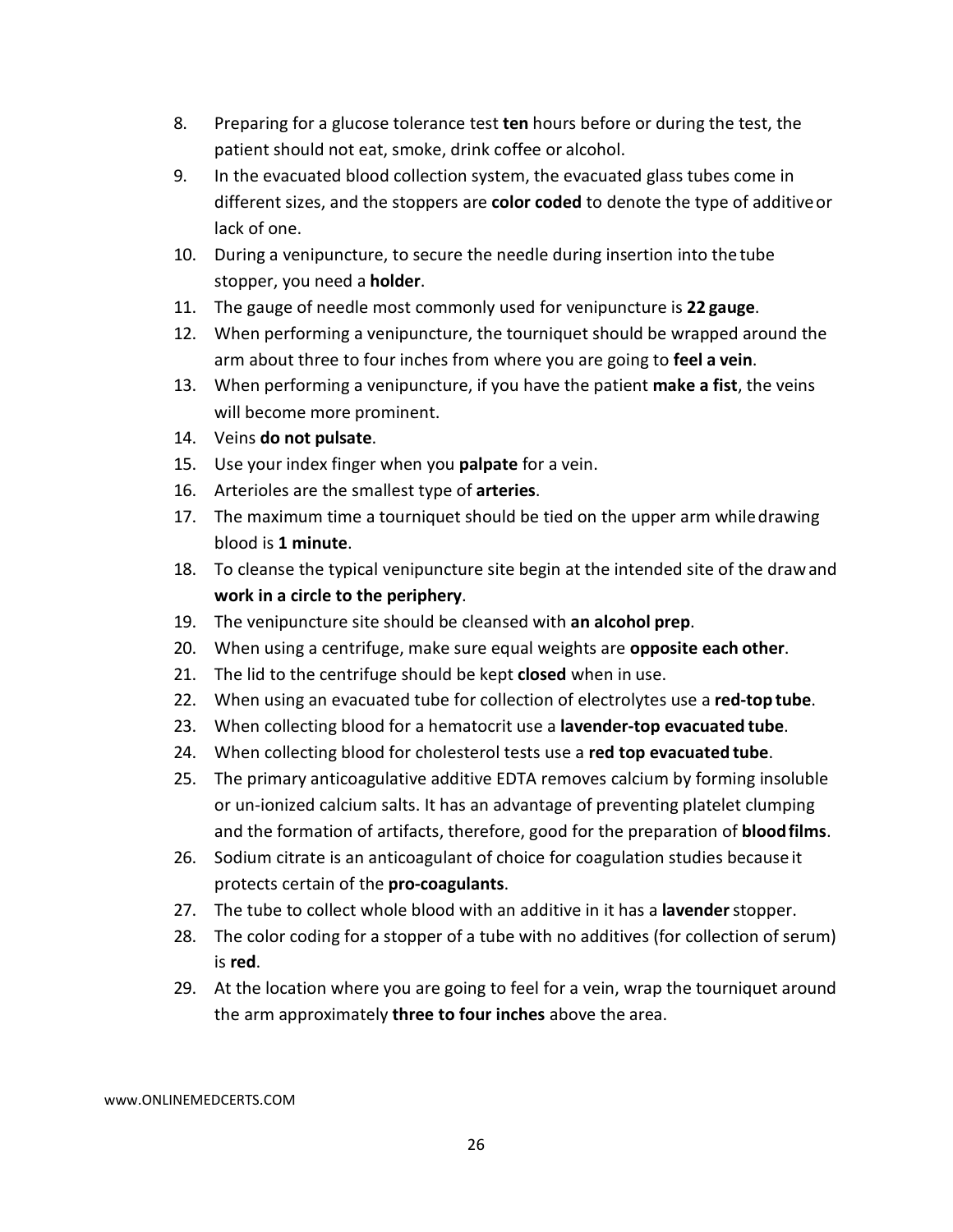- 30. The cephalic, medial cubital, and basilica veins are **primarily** used for venipuncture.
- 31. When doing a venipuncture the syringe or tube should be **below** the venipuncture site to prevent back-flow.
- 32. When anticoagulated blood is centrifuged **plasma** goes to the top of the tube.
- 33. When anticoagulated blood is centrifuged **red blood cells** goes to the bottom of the tube.
- 34. When collecting blood by skin puncture on an infant, you should use a **lancet**.
- 35. The tube used to collect a blood sample for a Complete Blood Count (CBC) is **lavender top, ethylenediaminetetraacetic acid additive**.
- 36. **PT and PTT** are lab tests to monitor anticoagulation therapy.
- 37. **Red evacuated tubes** are drawn first.
- 38. Making sure that a tube is correctly labeled with the patient's complete name and identification number is part of the facilities **quality control plan**.
- 39. When performing a venipuncture if no blood flows into the tube, you cancorrect by:
	- **gently insert the needle a little deeper, or**
	- **gently pull the needle out just a little, or**
	- **remove the needle and tourniquet and prepare anothersite**
- 40. If during a venipuncture, a patient has a syncopal episode, **remove the needleand tourniquet and lower the patient's head and arms**.
- 41. The most appropriate site for performing a capillary puncture in a healthy adult is the **fingers**.
- 42. It is very important when performing a capillary stick to **wipe away the first drop of blood**.
- 43. Performing a **hematocrit** as part of a complete blood count determines the ratio of the colume packed red blood cells to that of whole blood.
- 44. **Erythocyte sedimentation rate values** are increased in infections and inflammatory disease.
- 45. **EDTA blood sample** will be needed to perform a hemoglobin test.
- 46. **Two hematocrit tubes** should be collected from the patient.
- 47. A **capillary blood sample** is needed when performing a PKU.
- 48. A **lancet** is a small sterile needle like a piece of metal used to makesmall punctures in the dermis.
- 49. In drug testing the **chain of custody** regulates/describes how evidence is to be collected and handled.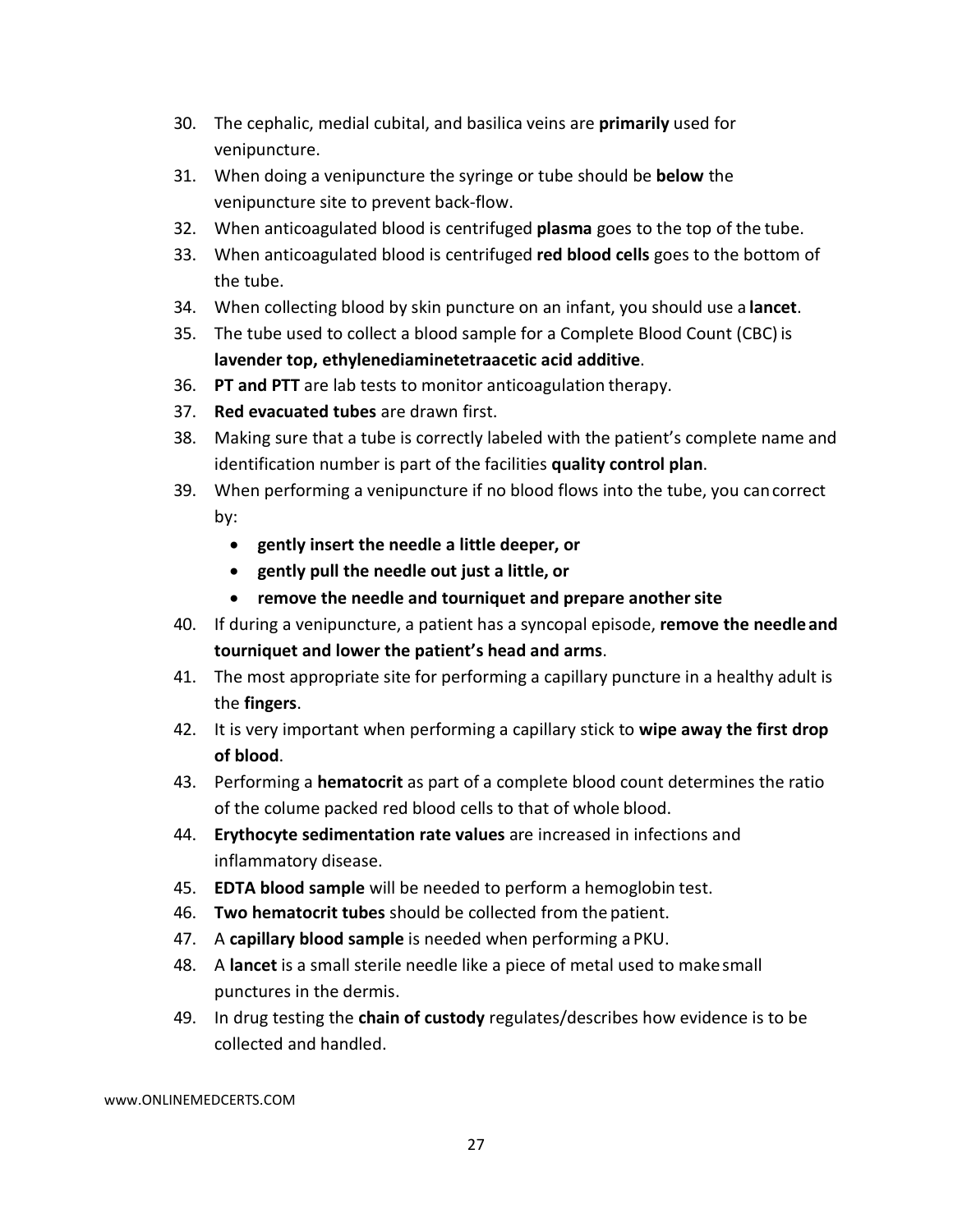50. A **glucose tolerance test** requires the patient to be fasting and then blood istaken every hour for a predetermined time.

## <span id="page-27-0"></span>• **Diagnostic Test, Lab Procedures and Electrocardiography**

- 1. In the positioning of the electrodes, if the electrodes are placed tooclose together, the amplitude will be **small**.
- 2. The larges squares on the ECG paper are equal to **0.20 sec**.
- 3. A "V wave" will **never** be seen in a normal EKG.
- 4. The **sensitivity switch** controls the gain or amplitude on the EKG.
- 5. When preparing for lead placement you should first care for **skin preparation**.
- 6. Conversion of a dysrthythmia to a normal rhythm by applying electric shock to the chest is called **defibrillation**.
- 7. The criteria for skin preparation for lead placement is:
	- **clean the skin with an alcohol wipe**
	- **shave the hair from the skin**
	- **roughen the skin for better dermis contact**
- 8. The electrode site should be **clean, smooth, and dry**.
- 9. An ECG tracing measures the **amount of voltage and the time it takes** for the voltage to travel throughout the heart.
- 10. In the application of electrodes, secure the electrode by rubbing yourfinger around the **adhesive area**.
- 11. When there is no variation of R R intervals is called **absolutely regular**.
- 12. Ventricular depolarization produces an electrical force or vector with 2 components:
	- **magnitude or force**
	- **direction or shape**
- 13. A downward or negative wave of an electrocardiogram following the P wave isthe **Q wave**.
- 14. A premature ventricular contraction (PVC) where the QRS have the same configuration each time they appear is called **uniform**.
- 15. When applying leads, apply the V1 lead **to the fourth intercostals spaceright sterna border**.
- **16. Duration of the P wave is not greater than 0.11 sec** and **height-deflection is small, not more than 3 mm.**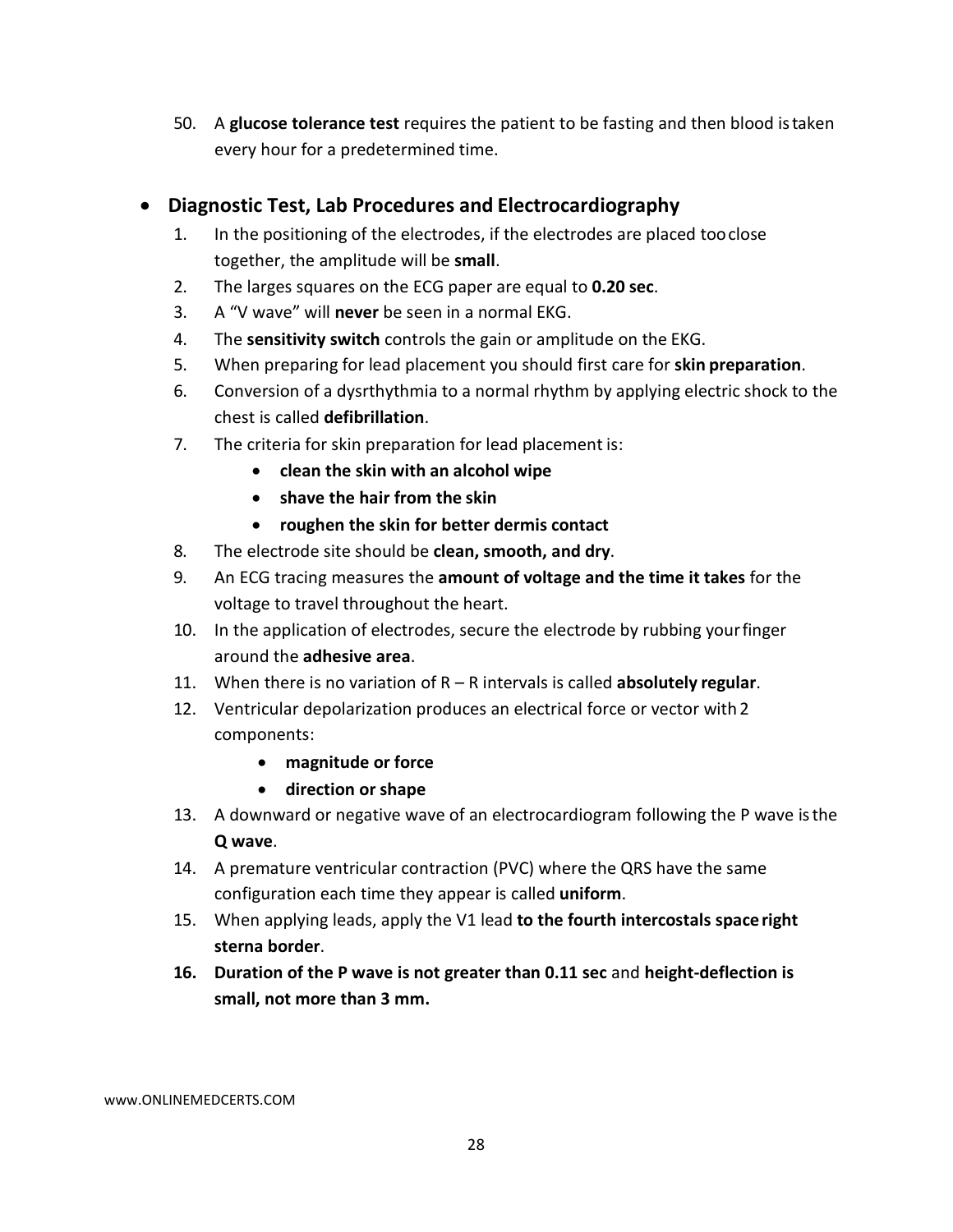- **17.** When PVC's fall on the T wave, occur in pairs, runs of 3 or more, or are multiform in nature, these conditions are called **life threatening.**
- 18. When a vector travels away from the positive electrode, a **negative** deflection results.
- **19.** The combination of sensors or electrodes used for lead #1 is **left arm, right arm.**
- 20. Considering ECG's, for irregular rhythms, any method of rate calculationthat depends on intervals between complexes is **unreliable**.
- 21. The **P wave** represents atrial depolarization.
- 22. While the duration of the ST segment is not generally of clinical significance, it is an exceedingly important portion of the ECG because of **shifts up or down from the baseline**.
- 23. A QRS measurement of less than **0.12 seconds** indicates asupraventricular pacemaker.
- 24. The area between waves is referred to as**intervals**.
- 25. A terminal lethal dysrhythmia, a dying heart, is called **agonal**.
- 26. When the heart rhythm is abnormal, it is referred to as **an arrthythmia**.
- 27. A rapid, irregular succession of chaotic bizarre waves; wide, irregular oscillations of the baseline is called **ventricular fibrillation**.
- 28. The absence of one or more complete cardiac cycles where the rhythm is interrupted is referred to as **sinus arrest**.
- 29. A special device called a "regulator" or "flow meter" is necessary when using **oxygen**.
- 30. Oxygen is administered to the patient by way of a
	- **catheter, or**
	- **cannula, or**
	- **tent**
- 31. The clean-catch urine specimen is also called
	- **clean-voided specimen, or**
	- **mid-stream specimen**
- 32. A 24-hour specimen should be **chilled/refrigerated**.
- 33. The fresh-fractional urine specimen is used to test urine for**sugar**.
- **34.** Another term for acetone in the urine is **ketone bodies(ketones).**
- 35. **Keto-diastix** measures both sugar and acetone in the urine.
- 36. To help classify bacteria into two groups; gram–positive and gram-negative is a special stain called **gram stain**.